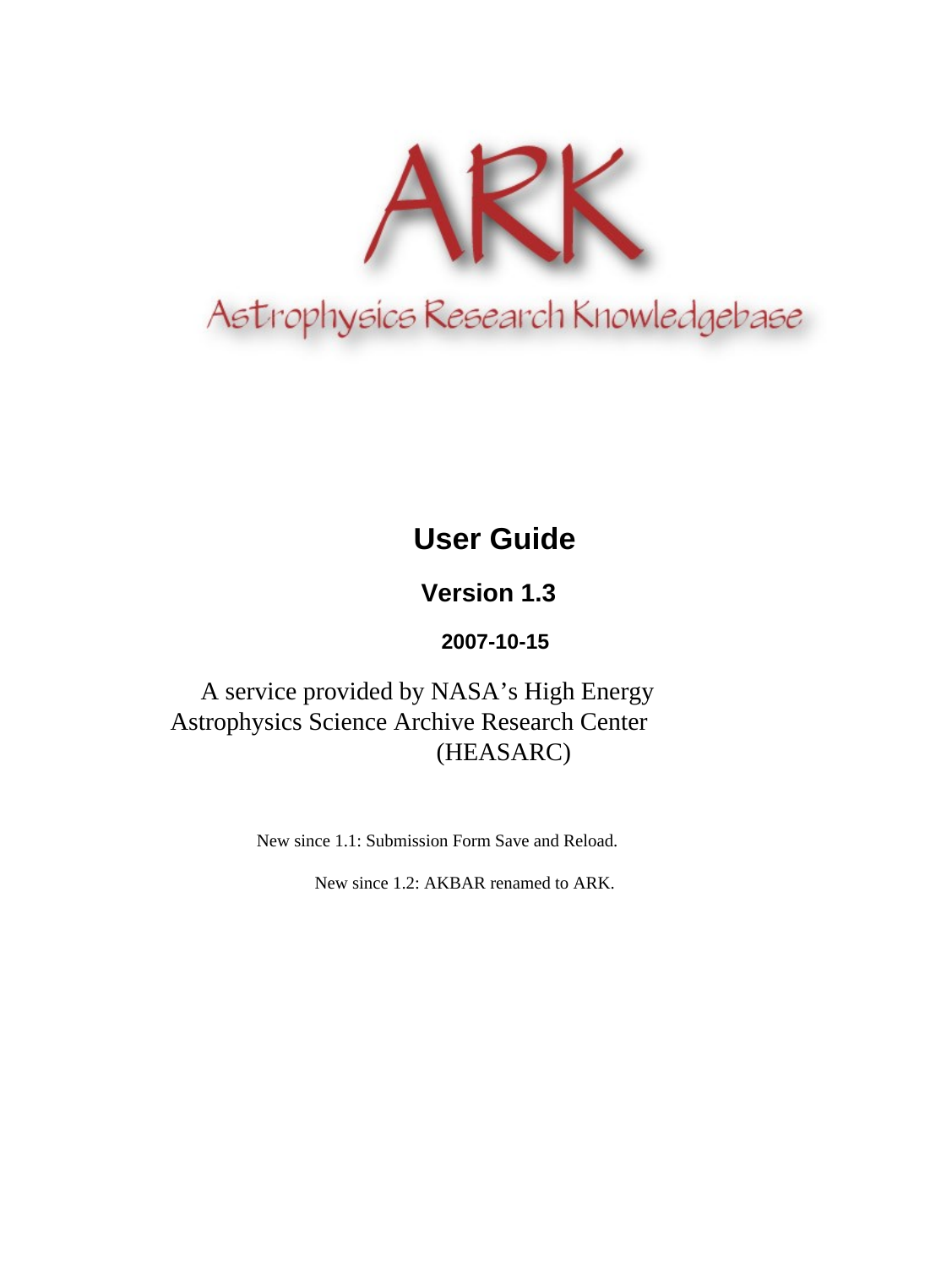# **Table of Contents**

| 2.1           | Invitation                                            |
|---------------|-------------------------------------------------------|
| 2.2           | Registration                                          |
| 2.3           |                                                       |
| 2.4           |                                                       |
| 2.5           |                                                       |
| 2.6           |                                                       |
|               |                                                       |
| 3.1           |                                                       |
| 3.2           |                                                       |
| 3.3           |                                                       |
| $3.4^{\circ}$ |                                                       |
|               |                                                       |
| 4.1           |                                                       |
| 4.2           |                                                       |
| 4.3           |                                                       |
| 5 E-mail      |                                                       |
| 5.1           |                                                       |
| 5.2           |                                                       |
| 5.3           | <b>ARKE-mail Server</b>                               |
| 5.4           | ARKAuthentication Using GPG/OpenPGP Signatures<br>.25 |
| 5.5           |                                                       |
| 5.6           |                                                       |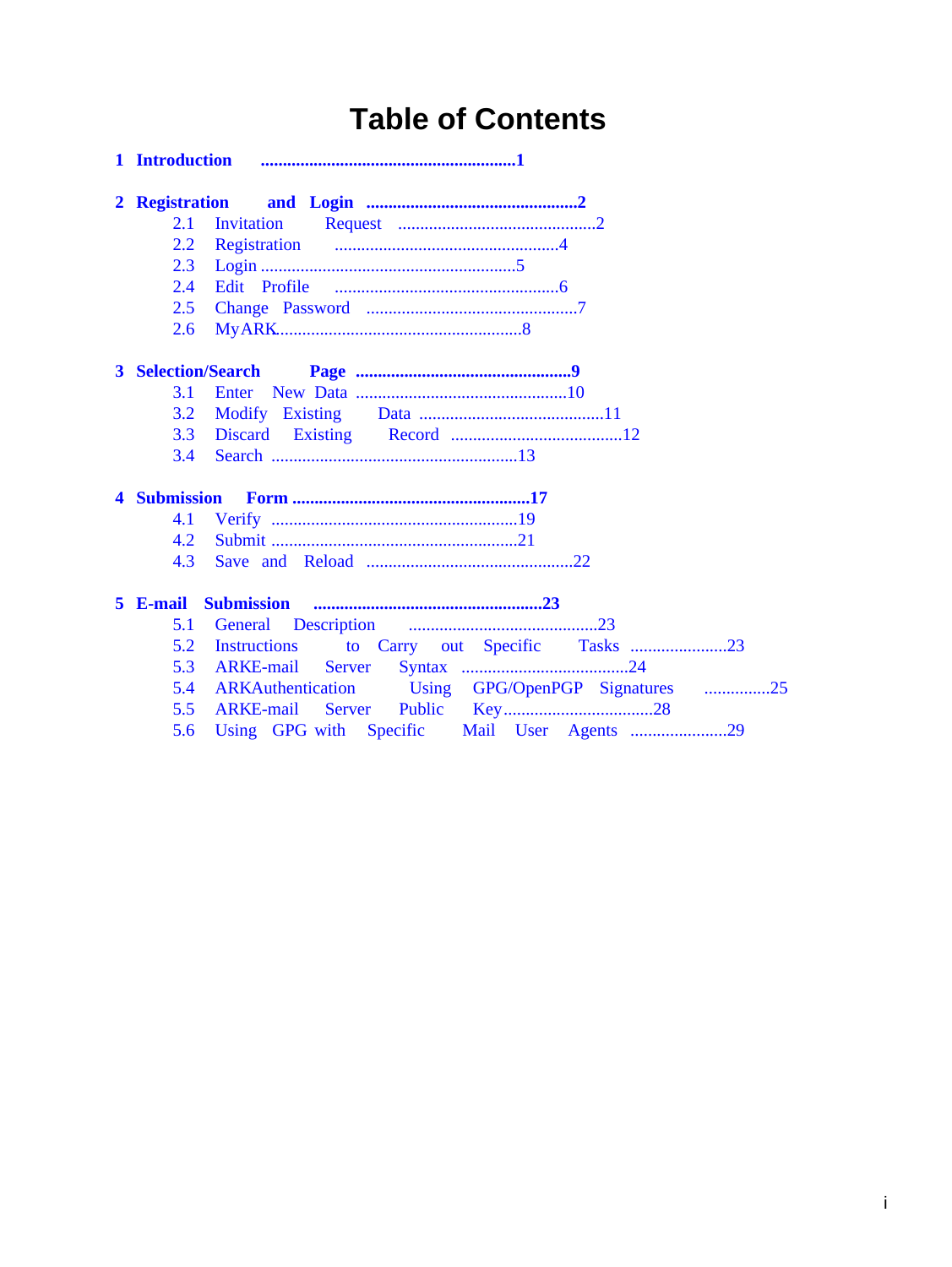# <span id="page-2-0"></span>**1 Introduction**

The Astrophysics Research Knowledgebase (ARK) is a service provided by NASA's High Energy Astrophysics Science Archive Research Center (HEASARC). ARK provides a Web interface to submit and search information stored in a database. Registration is required to access the service. Users are given permissions to submit and/or search specific tables in the database based on their needs.

The service is located on the Web at

#### <http://heasarc.gsfc.nasa.gov/ark/>



For assistance please contact the ARK Help Desk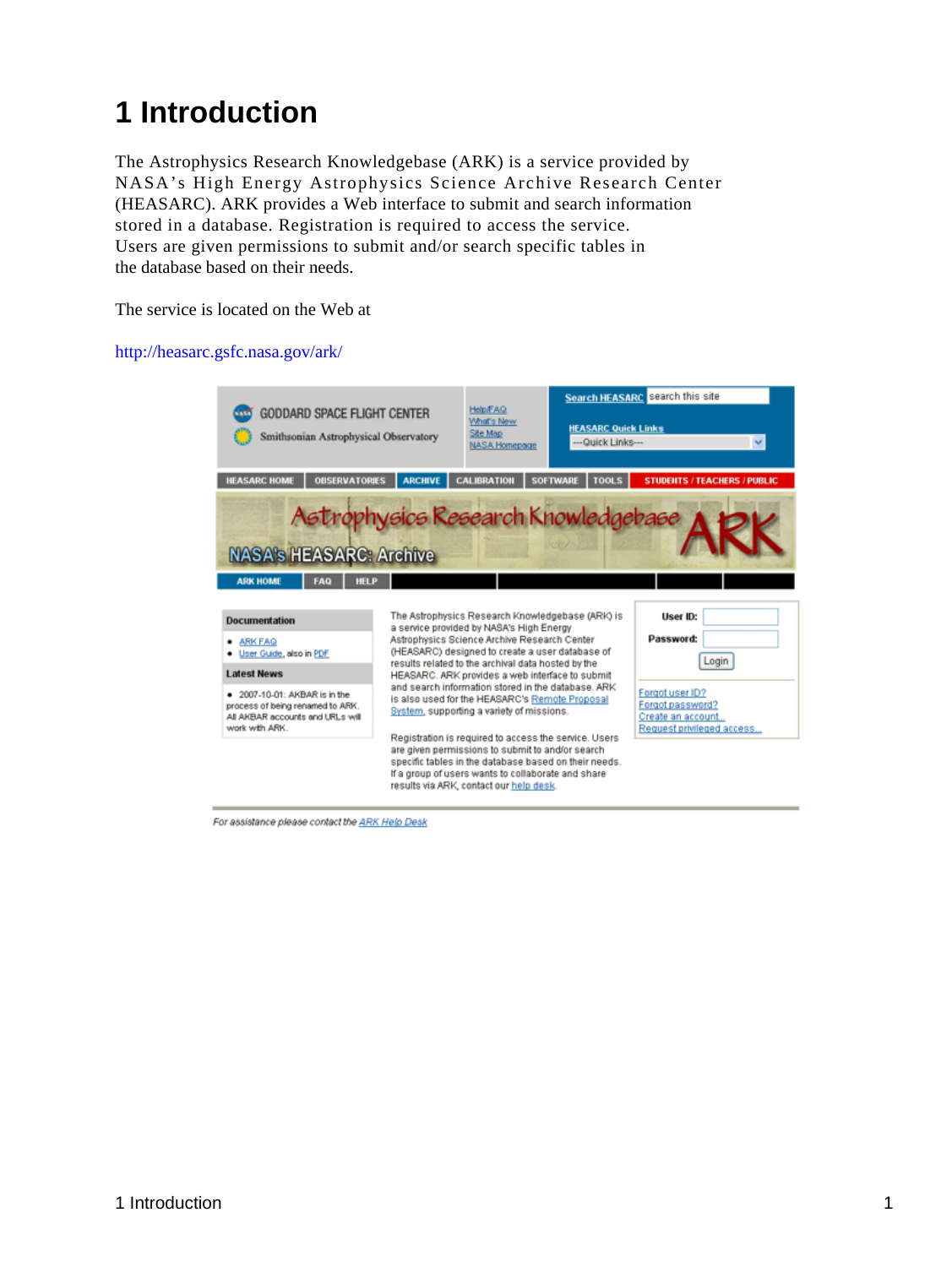# <span id="page-3-0"></span>**2 Registration and Login**

### <span id="page-3-1"></span>**2.1 Invitation Request**

Only registered users can access ARK. The registration process is initiated through an invitation sent to your e-mail address by an ARK administrator. To request an invitation, go the following link:

<http://heasarc.gsfc.nasa.gov/ark/help/?subject=Account+Request>

|          | <b>ARK HOME</b><br>FAQ<br><b>HELP</b>                                                                                                                                                                                                                           |  |
|----------|-----------------------------------------------------------------------------------------------------------------------------------------------------------------------------------------------------------------------------------------------------------------|--|
|          | Please contact the ARK Help Desk with any comments or questions you may have concerning ARK. Questions about Remote<br>Proposal Submission should be addressed to the RPS Help Desk. Other site feedback should be directed to the HEASARC<br><b>Help Desk.</b> |  |
|          | Your email address:                                                                                                                                                                                                                                             |  |
|          |                                                                                                                                                                                                                                                                 |  |
| Subject: | Access Request                                                                                                                                                                                                                                                  |  |
|          | Question/comment:                                                                                                                                                                                                                                               |  |
|          |                                                                                                                                                                                                                                                                 |  |
|          |                                                                                                                                                                                                                                                                 |  |
|          |                                                                                                                                                                                                                                                                 |  |
|          |                                                                                                                                                                                                                                                                 |  |
|          |                                                                                                                                                                                                                                                                 |  |
|          |                                                                                                                                                                                                                                                                 |  |
|          | Reset<br>Submit                                                                                                                                                                                                                                                 |  |

Enter your e-mail address in the top field and the request in the comment field, then press submit.

Your request will be reviewed by an ARK administrator and if it is accepted, you will receive an invitation e-mail containing a unique registration link. You may receive an e-mail with further questions regarding your account privileges before an invitation is sent.

The invitation contains a unique link which must be visited to begin the registration process. The invitation expires after thirty days. If you do not register while the invitation is valid, request another invitation.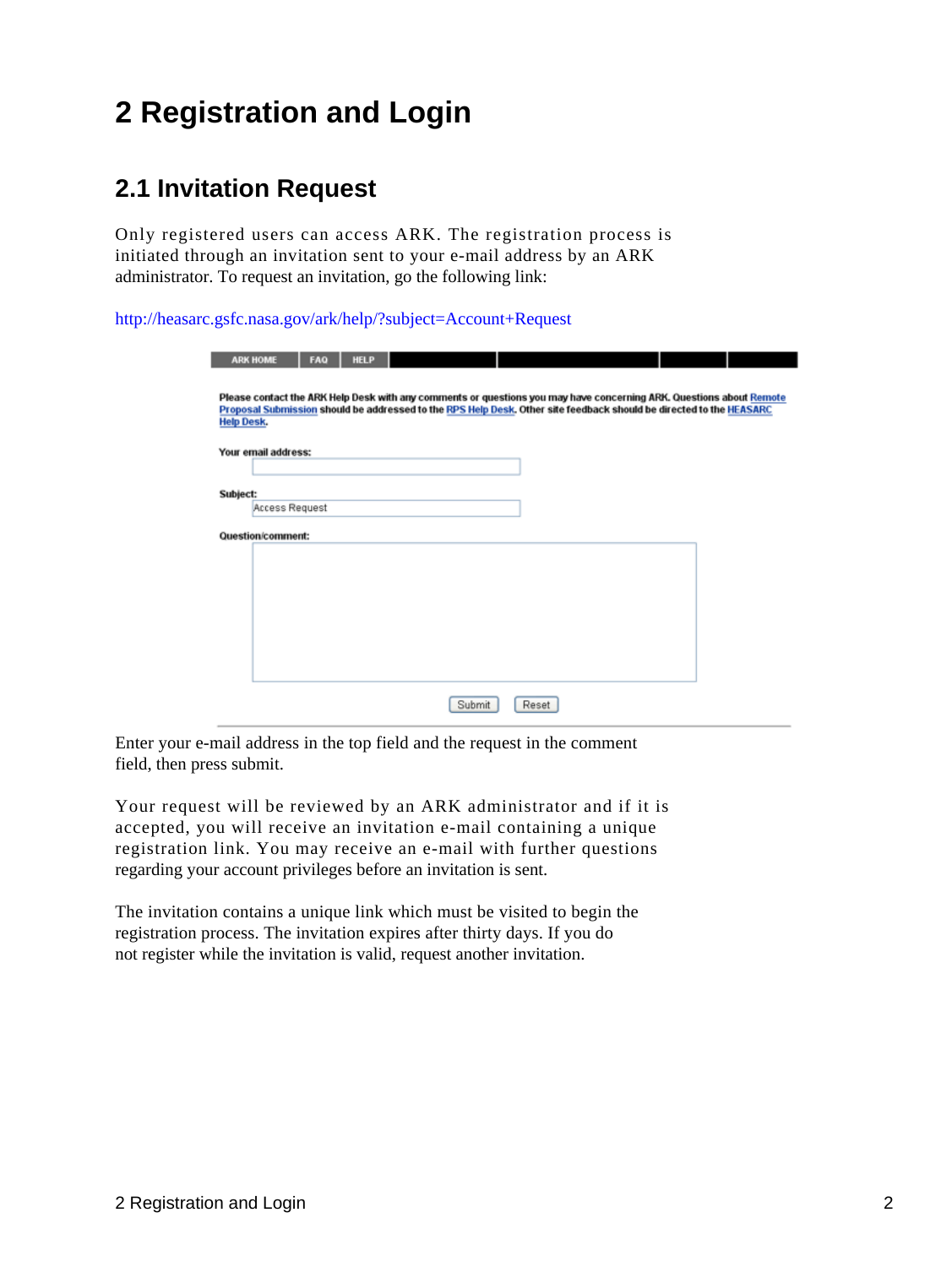From: **ARK Invitation Generator** Sent: Tue 10/9/2007 1:26 PM To: pjfry@example.com Ce **ARK Invitation** Subject: A Greetings from ARK, the Astrophysics Research Knowledgebase, a service of NASA's High Energy Astrophysics Science Archive Research Center. You have been invited to create an ARK account. Please go to the following link to register with the ARK service: http://heasarc.gsfc.nasa.gov/ark/register.html?id=1bb41874a747776d Your membership in the following ARK group has been pre-authorized: KWYJIBO Follow-Up Team KWYJIBO Mission Operation Center Please note that this invitation expires at 2007-11-08 17:25:49 UTC. If you neglect to sign up before that date, then you will need to contact the ARK<br>Help Desk at the URL below in order to receive another invitation: http://heasarc.gsfc.nasa.gov/ark/help/ Sincerely, The ARK Software Development and Support Team High Energy Astrophysics Science Archive Research Center (HEASARC) Astrophysics Science Division NASA / Goddard Space Flight Center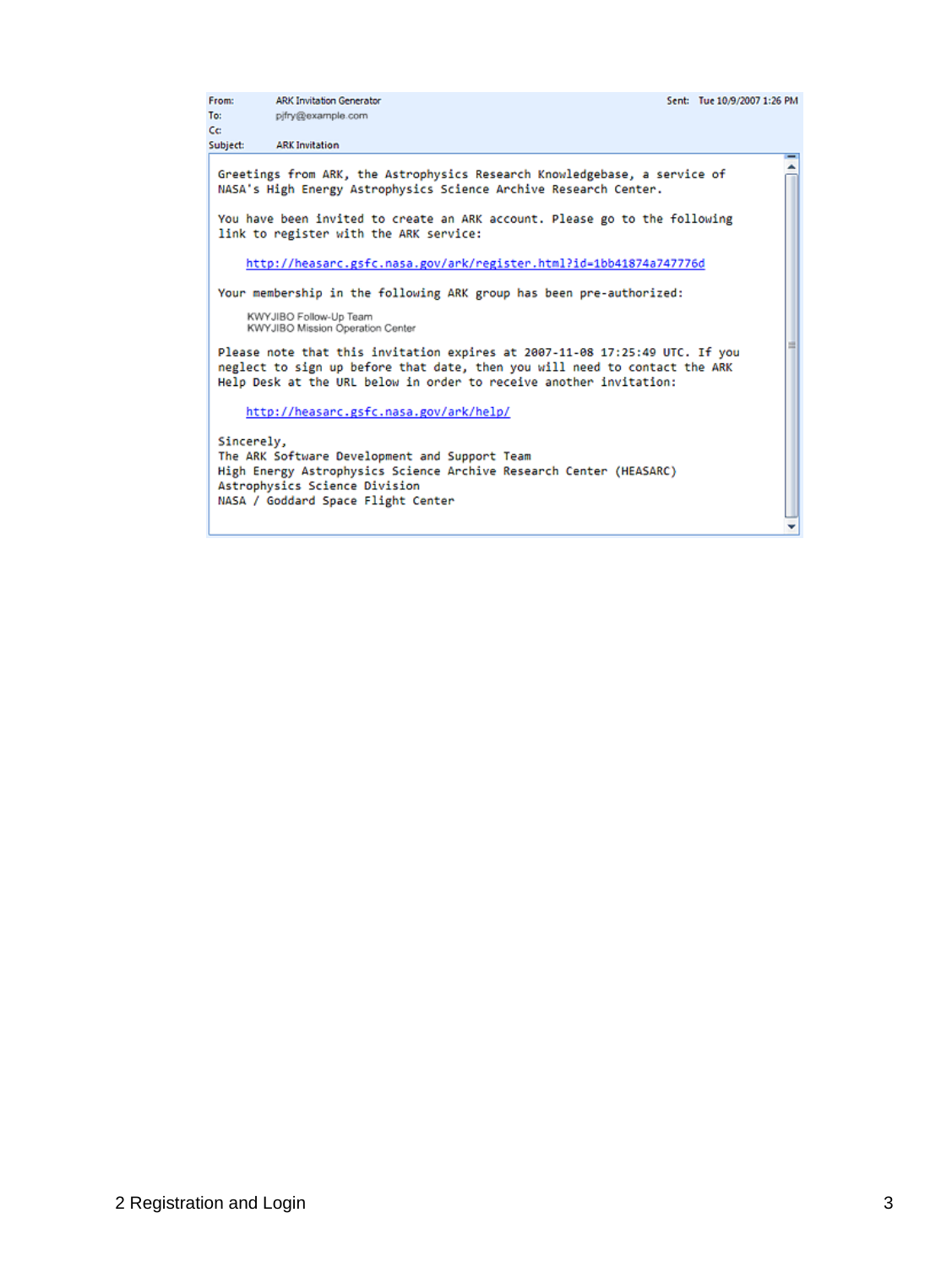## <span id="page-5-0"></span>**2.2 Registration**

Upon visiting the link from the invitation e-mail, the registration form is presented.

| <b>Register for ARK Access</b>                         |                                                                |                                                                    |                                               |             |                                                                  |  |  |  |
|--------------------------------------------------------|----------------------------------------------------------------|--------------------------------------------------------------------|-----------------------------------------------|-------------|------------------------------------------------------------------|--|--|--|
| Note: Required fields are marked with an asterisk (*). |                                                                |                                                                    |                                               |             |                                                                  |  |  |  |
| User ID <sup>*</sup>                                   |                                                                |                                                                    |                                               |             |                                                                  |  |  |  |
| Password *<br>Verify<br>Password *                     |                                                                |                                                                    | ∫ letter and either one number or one symbol. |             | Passwords must be at least 6 characters and contain at least one |  |  |  |
| Title *                                                | First *                                                        | Middle                                                             | Last Name *                                   |             |                                                                  |  |  |  |
| P.<br>Dr.                                              |                                                                |                                                                    |                                               |             |                                                                  |  |  |  |
| Department                                             |                                                                |                                                                    |                                               |             |                                                                  |  |  |  |
| Institute*                                             | AAVSO<br>AOYAMA GAKUIN UNIVERSITY<br>ARIZONA STATE UNIVERSITY  | AMERICAN MUSEUM OF NATURAL HISTORY                                 |                                               | ٠<br>Ω<br>٠ |                                                                  |  |  |  |
|                                                        |                                                                | Or, if your institute is not listed above, enter it here:          |                                               |             |                                                                  |  |  |  |
| Address 1 *                                            |                                                                |                                                                    |                                               |             |                                                                  |  |  |  |
|                                                        |                                                                |                                                                    |                                               |             |                                                                  |  |  |  |
| Address 2                                              |                                                                |                                                                    |                                               |             |                                                                  |  |  |  |
| City/Town <sup>*</sup>                                 |                                                                |                                                                    |                                               |             |                                                                  |  |  |  |
| State/Province                                         |                                                                |                                                                    |                                               |             |                                                                  |  |  |  |
| Zip/Postal<br>Code <sup>*</sup>                        |                                                                |                                                                    |                                               |             |                                                                  |  |  |  |
| Country *                                              | <b>USA</b><br>٠<br>٥<br>Argentina<br>Australia<br>Austria<br>٠ |                                                                    |                                               |             |                                                                  |  |  |  |
| Telephone *                                            |                                                                |                                                                    |                                               |             |                                                                  |  |  |  |
| <b>FAX</b>                                             |                                                                |                                                                    |                                               |             |                                                                  |  |  |  |
| GPG/OpenPGP<br><b>Key Fingerprint</b>                  |                                                                |                                                                    |                                               |             |                                                                  |  |  |  |
|                                                        |                                                                | Please send an e-mail receipt to me for every data record I submit |                                               |             |                                                                  |  |  |  |
|                                                        |                                                                | Register                                                           | Reset                                         |             |                                                                  |  |  |  |

Fill in your contact information. Fields marked with an asterisk are required. Most of the fields are self-explanatory, however, field-specific help is accessed by clicking the text label of each field.

Once you are registered under a particular user id, it cannot be changed. All the data records you submit as an ARK user will be tagged with this user id.

Please make an effort to find your institution in the Institution selection list. If you enter an alternate spelling of your institution in the field, it may impact the usefulness of your account.

▅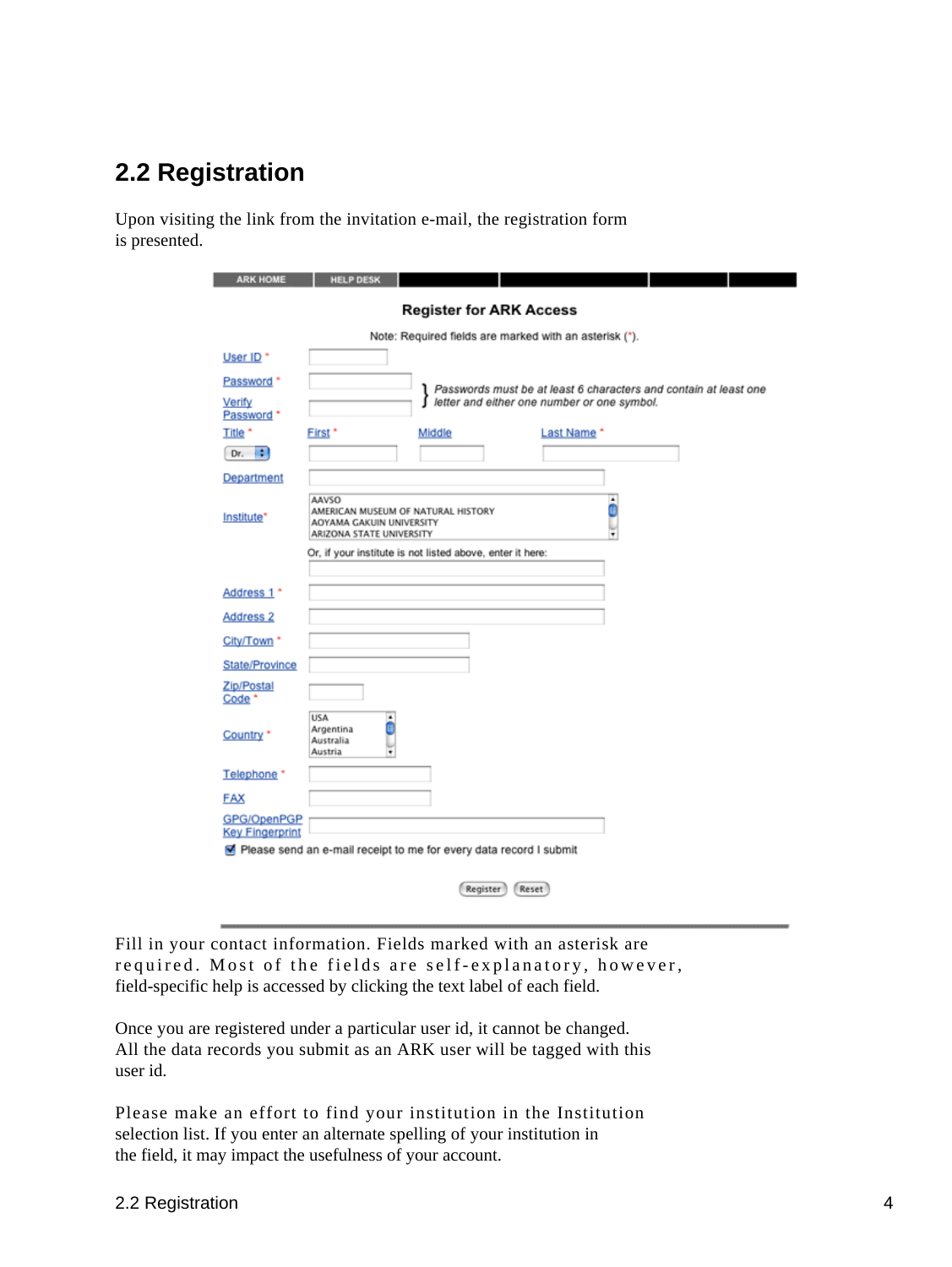The "GPG/OpenPGP Key Fingerprint" field is only needed when data is submitted via e-mail. If you have a public key you may enter its fingerprint here, however, it is ok to leave this field blank and update it when necessary.

The checkbox at the bottom of the form labeled, "Please send an e-mail receipt to me for every data record I submit" is selected by default. If you do not wish to receive e-mail confirmation of your data entry, deselect the checkbox.

After completing the form, press the "Register" button.

If there is a problem upon submission, an error message will be printed followed by the registration form. Possible errors include: failing to enter a required field, entering a user id that has already been registered, and entering a password that is not at least 6 characters and does not contain at least one letter and either one number or symbol. Edit the form to correct the error and re-submit. Note: The "Password" and "Verify Password" fields must be entered again as their values are not retained.

The e-mail address to which your invitation was delivered is automatically associated with your account, however, it may be modified through E[dit Profile.](#page-7-1)

## <span id="page-6-0"></span>**2.3 Login**

Once you have successfully registered an ARK account, you can access the service by logging into it. On the right side of the ARK home page is a login box.

| User ID:<br>Password:                        |  |
|----------------------------------------------|--|
| Login<br>Forgot User ID?<br>Forgot Password? |  |

Enter your user id and password. Then, press the 'Login' button.

Upon login, a session cookie is sent to your browser. ARK requires your browser to accept this cookie, otherwise you cannot use the service. Note, a session cookie only exists for the current browser session. If you exit your browser, the cookie is forgotten. If you leave your browser running, the cookie is still only valid for a 24 hour period from the moment you initially logged in.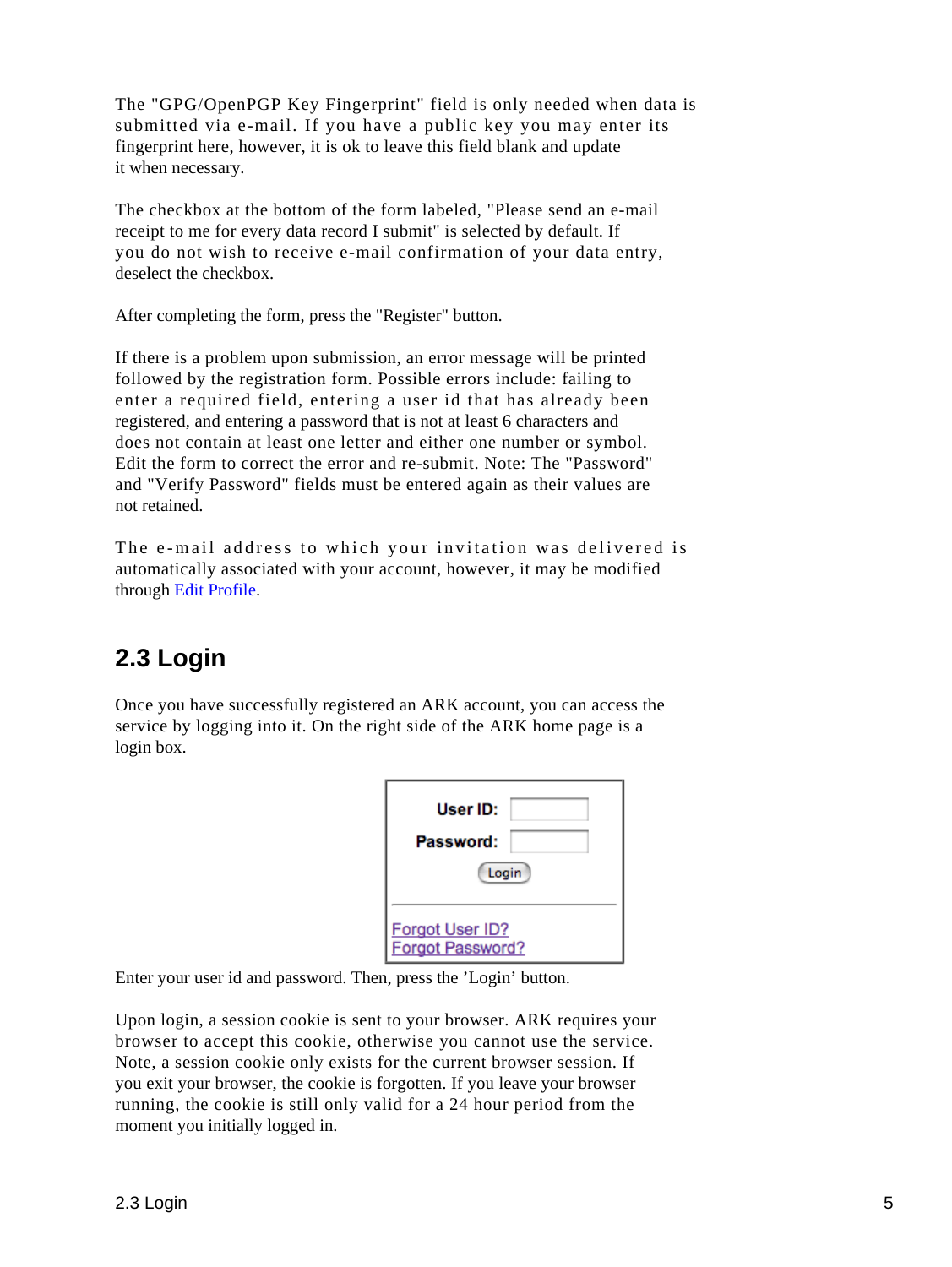Once logged in, several new buttons will appear in the ARK button bar:

| <b>ARK HOME</b>                                                        | <b>HELP DESK</b><br><b>EDIT PROFILE</b>                                  |  | <b>CHANGE PASSWORD</b> | <b>My ARK</b> | <b>LOGOUT</b> |  |  |  |
|------------------------------------------------------------------------|--------------------------------------------------------------------------|--|------------------------|---------------|---------------|--|--|--|
| To log out, deleting your ARK cookie, press the "Logout" button at the |                                                                          |  |                        |               |               |  |  |  |
|                                                                        | far right. We recommend that you logout when you are finished using ARK. |  |                        |               |               |  |  |  |

The remaining buttons are discussed later in this manual: Edit Profile, [Change Password, My](#page-8-1) [ARK.](#page-9-1)

#### **2.3.1 Password Reset**

If you have forgotten your password, select the "Forgot Password?" link at the bottom of the login box. From the Password Reset page, enter your user id and press "Submit" Your password will be reset and the new password will be mailed to the e-mail address associated with your account. Upon receipt of the e-mail, login with your new password and visit the Cha[nge Password page as soo](#page-8-1)n as possible.

#### **2.3.2 Request User ID**

If you have forgotten your user id, select the "Forgot User ID?" link at the bottom of the login box. From the Request User Id page, enter the e-mail address that is associated with your account and press "Submit" A message containing your user id(s) will be mailed to the e-mail address associated with your account.

## <span id="page-7-1"></span><span id="page-7-0"></span>**2.4 Edit Profile**

If your contact information, such as phone, address, e-mail, etc., has changed or requires correcting, select the "Edit Profile" button while logged into ARK. The Edit Profile form will be presented: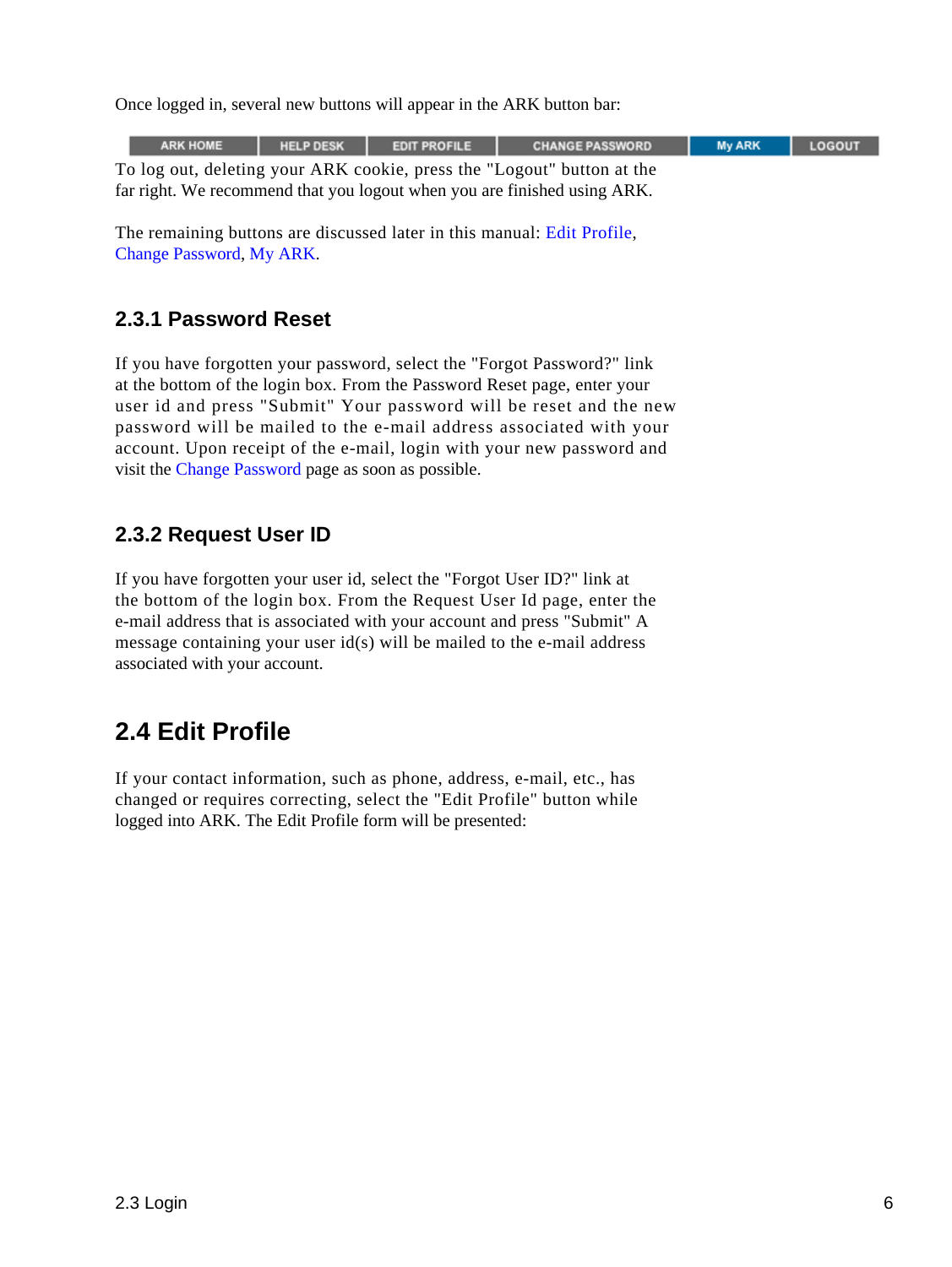| <b>ARK HOME</b> | <b>HELP DESK</b>                                                                                                  | <b>EDIT PROFILE</b>                                                |                           | <b>CHANGE PASSWORD</b> | <b>My ARK</b> | LOGOUT |
|-----------------|-------------------------------------------------------------------------------------------------------------------|--------------------------------------------------------------------|---------------------------|------------------------|---------------|--------|
|                 |                                                                                                                   |                                                                    | <b>ARK Profile Update</b> |                        |               |        |
|                 |                                                                                                                   | Note: Required fields are marked with an asterisk (*).             |                           |                        |               |        |
|                 | User ID<br>pjfry                                                                                                  |                                                                    |                           |                        |               |        |
|                 | Title *                                                                                                           | First <sup>*</sup>                                                 | Middle                    | Last Name*             |               |        |
|                 | Prof. :                                                                                                           | PHILIP                                                             | J                         | FRY                    |               |        |
|                 | E-mail Address *                                                                                                  | micah@milkyway.gsfc.nasa.gov                                       |                           |                        |               |        |
|                 | Department                                                                                                        | DEPARTMENT OF PBS                                                  |                           |                        |               |        |
|                 | AAVSO<br>AMERICAN MUSEUM OF NATURAL HISTORY<br>Institute*<br>AOYAMA GAKUIN UNIVERSITY<br>ARIZONA STATE UNIVERSITY |                                                                    |                           |                        |               |        |
|                 | Or, if your institute is not listed above, enter it here:                                                         |                                                                    |                           |                        |               |        |
|                 | MARS UNIVERSITY                                                                                                   |                                                                    |                           |                        |               |        |
|                 | Address 1 *                                                                                                       | P. EXPRESS LANE                                                    |                           |                        |               |        |
|                 | <b>Address 2</b>                                                                                                  |                                                                    |                           |                        |               |        |
|                 | City/Town <sup>*</sup>                                                                                            | NEW NEW YORK                                                       |                           |                        |               |        |
|                 | State/Province *                                                                                                  | NY                                                                 |                           |                        |               |        |
|                 | Zip/Postal Code *                                                                                                 | 03000                                                              |                           |                        |               |        |
|                 | Country *                                                                                                         | <b>USA</b><br>٠<br>p<br>Argentina<br>Australia<br>Austria<br>٠     |                           |                        |               |        |
|                 | Telephone *                                                                                                       | 555-555-3000                                                       |                           |                        |               |        |
|                 | <b>FAX</b>                                                                                                        |                                                                    |                           |                        |               |        |
|                 | GPG/OpenPGP<br><b>Key Fingerprint</b>                                                                             |                                                                    |                           |                        |               |        |
|                 |                                                                                                                   | Please send an e-mail receipt to me for every data record I submit |                           |                        |               |        |
|                 |                                                                                                                   | Update                                                             | Reset                     |                        |               |        |

The form should be familiar as it differs only slightly from the registration form. For example, your user id cannot be changed once you have registered. The e-mail to which your initial invitation was sent is associated with your account at registration, however, once registered it can be changed via the "Edit Profile" form. Also, changing your password is not available on this form, but rather through the "Change Password" button.

After editing the appropriate fields, press the "Update" button. If there is an error during the update process, the error message will be printed followed by the form with the values you recently submitted. Correct the error and re-submit.

## <span id="page-8-1"></span><span id="page-8-0"></span>**2.5 Change Password**

In order to change the password associated with your ARK account, select the "Change Password" button while logged into ARK. The Change Password form will be presented: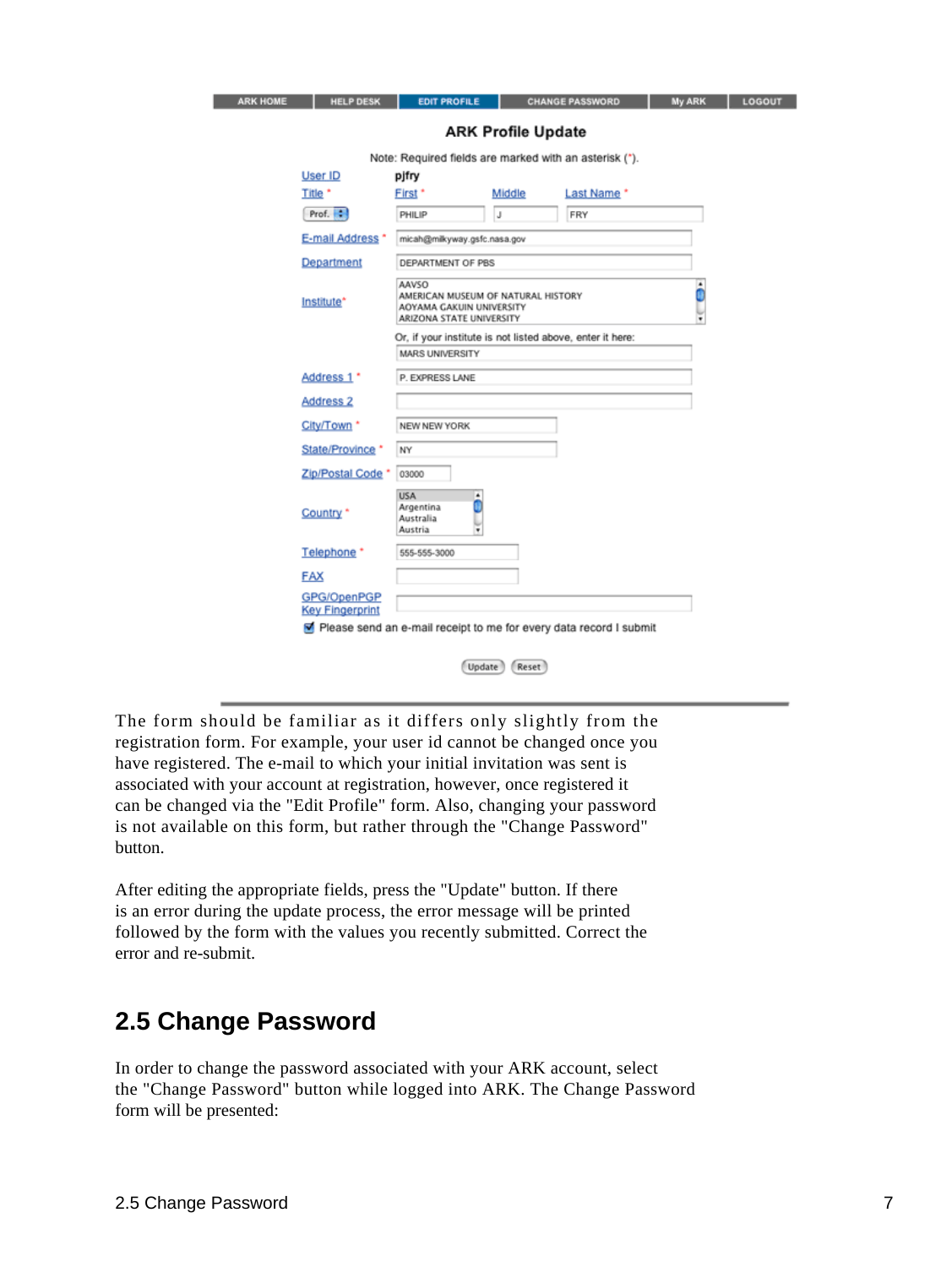| <b>ARK HOME</b>        | <b>HELP DESK</b> | <b>EDIT PROFILE</b>                                                                | <b>CHANGE PASSWORD</b> | <b>My ARK</b> | <b>LOGOUT</b> |  |  |  |  |
|------------------------|------------------|------------------------------------------------------------------------------------|------------------------|---------------|---------------|--|--|--|--|
| <b>Change Password</b> |                  |                                                                                    |                        |               |               |  |  |  |  |
|                        |                  | User ID<br><b>Existing Password</b><br><b>New Password</b><br>Confirm New Password | pjfry                  |               |               |  |  |  |  |
|                        |                  | Change                                                                             | Reset                  |               |               |  |  |  |  |

Passwords must be at least 6 characters and contain at least one letter and either one number or one symbol.

Enter the existing password for the account, then the new password twice for verification, and press the "Change" button. If there is an problem, an error message will be printed followed by the form. Possible errors include: incorrect existing password, mismatch between the new password and its confirmation, or the new password is not at least 6 characters and contains at least one letter and either one number or one symbol. Based on the error message, fill out the form again, and re-submit.

## <span id="page-9-1"></span><span id="page-9-0"></span>**2.6 My ARK**

Upon login from the ARK home page or selection of the "My ARK" button while logged in, the My ARK page is presented:

| <b>ARK HOME</b>                                                                   | <b>HELP DESK</b> | <b>EDIT PROFILE</b> | <b>CHANGE PASSWORD</b> | My ARK | <b>LOGOUT</b> |  |  |
|-----------------------------------------------------------------------------------|------------------|---------------------|------------------------|--------|---------------|--|--|
| Hello, PROF. PHILIP J FRY.                                                        |                  |                     |                        |        |               |  |  |
| Our records show that you are a member of the following ARK groups:               |                  |                     |                        |        |               |  |  |
| . KWYJIBO Follow-Up Team (KWFOLLOW)<br>• KWYJIBO Mission Operation Center (KWMOC) |                  |                     |                        |        |               |  |  |

The page contains a list of links to the ARK groups of which you are a member. The format of each item in the list is "Group Name (GROUPID)" where "Group Name" is a description of the group and "GROUPID" is the short name identifier for the group. When submitting data via e-mail the short name is used.

From the list select the link for the group with which you are concerned. You will have the opportunity to search and/or contribute data to the group.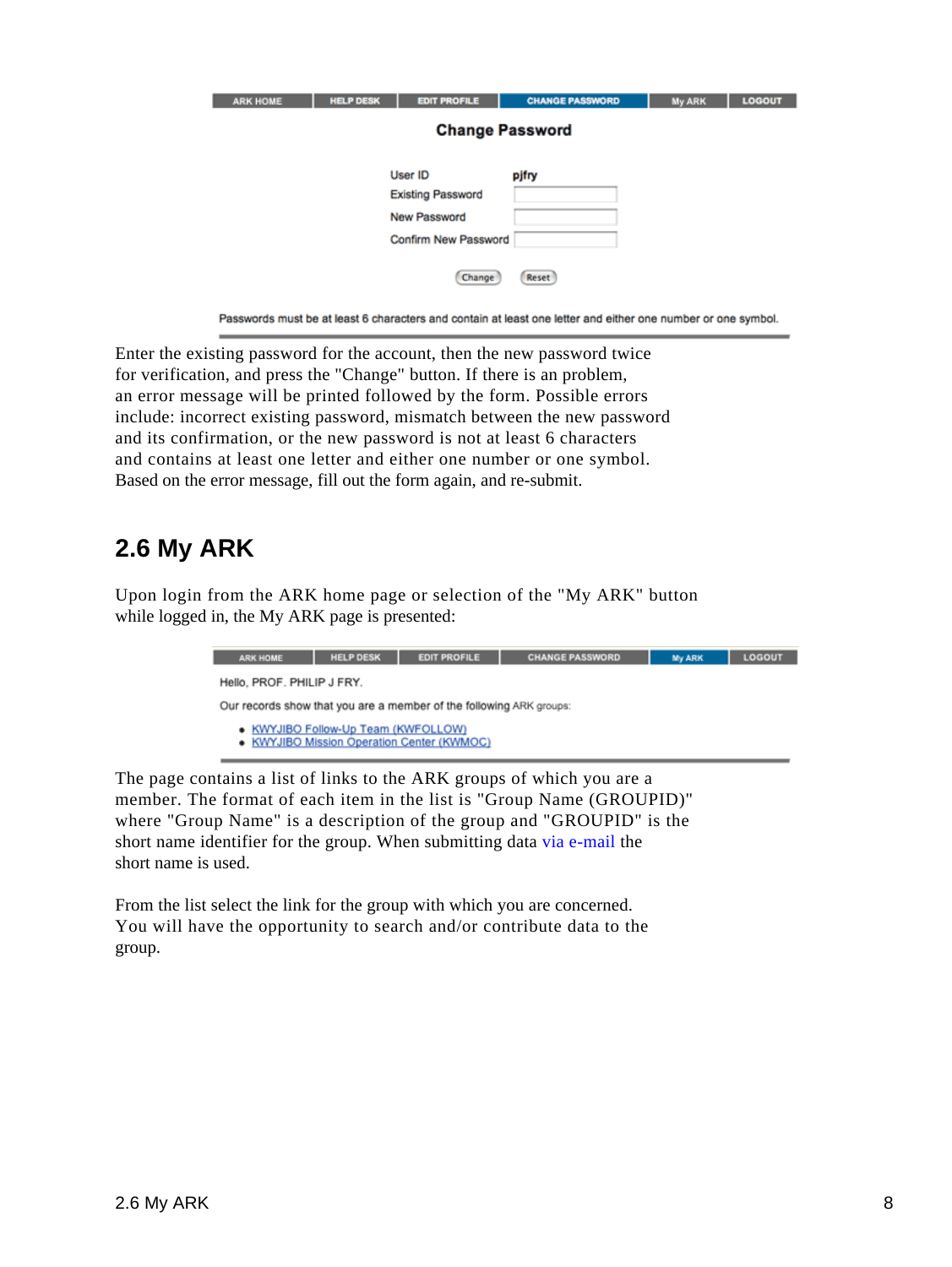# <span id="page-10-0"></span>**3 Selection/Search Page**

Upon selection of a group, you will be presented with the group's page:

| <b>Enter new data</b><br>-OR-<br>Modify recently entered data:              |              |                            |                                       |                          |                |  |  |
|-----------------------------------------------------------------------------|--------------|----------------------------|---------------------------------------|--------------------------|----------------|--|--|
|                                                                             |              |                            |                                       |                          |                |  |  |
|                                                                             |              |                            |                                       |                          |                |  |  |
|                                                                             |              |                            |                                       |                          |                |  |  |
|                                                                             | tag_id<br>业介 | archive_date<br>⊕ ∕ो [Ūтс] | tag_note<br>业业                        | record_date<br>⊕ n [uтс] |                |  |  |
| Modify<br>View                                                              | SLURM001PJF  | 2004-07-28<br>09:48:00     | COMPOSITION: SLUG<br><b>EMISSIONS</b> | 2004-07-28<br>15:23:24   | <b>Discard</b> |  |  |
| Show all records                                                            |              |                            |                                       |                          |                |  |  |
|                                                                             |              |                            |                                       |                          |                |  |  |
| Search via Browse engine (Specify Any Parameter):                           |              |                            |                                       |                          |                |  |  |
|                                                                             |              |                            |                                       |                          |                |  |  |
| Tag ID:                                                                     |              |                            |                                       |                          |                |  |  |
| <b>Analyst Initials:</b>                                                    |              |                            |                                       |                          |                |  |  |
| <b>Archive Date:</b>                                                        |              |                            |                                       |                          |                |  |  |
| Search                                                                      | Reset        |                            |                                       |                          |                |  |  |
|                                                                             |              |                            |                                       |                          |                |  |  |
| Search Term Help: (Further Browse Help)                                     |              |                            |                                       |                          |                |  |  |
| Tag searches are case-insensitive and can include asterisk (*) as wildcard. |              |                            |                                       |                          |                |  |  |
| Examples of date/time inputs:                                               |              |                            |                                       |                          |                |  |  |
|                                                                             |              |                            |                                       |                          |                |  |  |
| $-2001-01-2006:00:00$<br>$-2001 - 01 - 20$                                  |              |                            |                                       |                          |                |  |  |
|                                                                             |              |                            |                                       |                          |                |  |  |
| • 51929                                                                     |              |                            |                                       |                          |                |  |  |

The top portion of the page is concerned with the management of data records contributed by you, while the bottom portion is used to find data records within the entire group. If the selected group is a read-only group, only the bottom search section will be presented.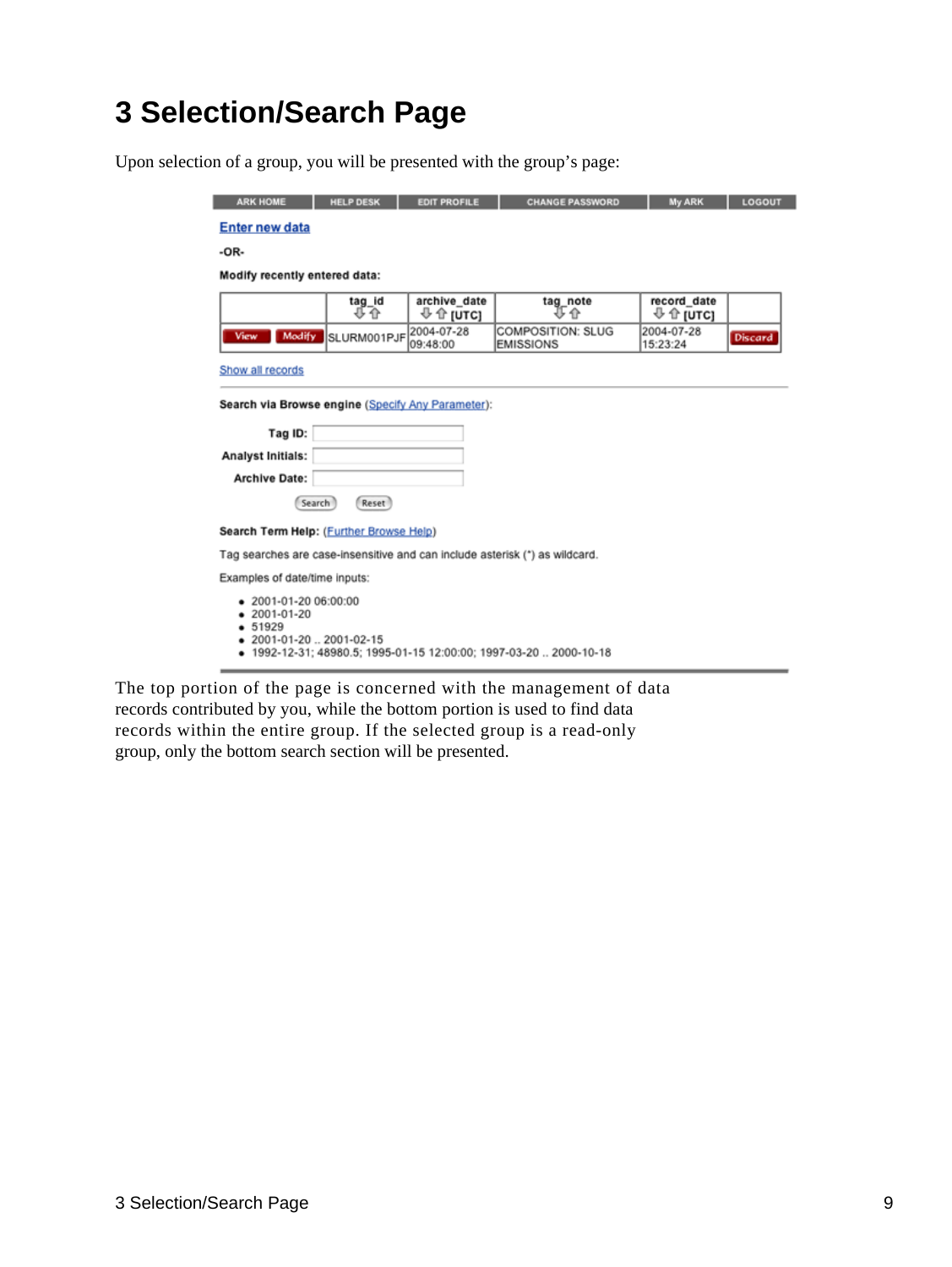### <span id="page-11-0"></span>**3.1 Enter New Data**

The topmost link, "Enter New Data," leads to the group's form with nothing pre-filled.

| <b>ARK HOME</b>                  | <b>HELP DESK</b>      | EDIT PROFILE             | <b>CHANGE PASSWORD</b>                 |                                                | <b>My ARK</b> | LOGOUT |
|----------------------------------|-----------------------|--------------------------|----------------------------------------|------------------------------------------------|---------------|--------|
|                                  |                       | Verify Save Reload       |                                        |                                                |               |        |
| Archive Date & Tag               |                       |                          |                                        |                                                |               |        |
| <b>Archive Date</b>              |                       |                          |                                        |                                                |               |        |
| Month<br>Day<br>毕<br>B           | Year<br>hh<br>mm<br>顯 | Day of<br>the Year<br>or | Year<br>驆<br>If Day-of-year is filled, | hh<br>mm<br>Day-Month-Year fields are ignored. |               |        |
| <b>Archive Tag</b>               |                       |                          |                                        |                                                |               |        |
| Data From                        | Root Filename         |                          | <b>Analyst Initials</b>                |                                                |               |        |
| Pipeline (\$)                    |                       |                          |                                        |                                                |               |        |
| Note                             |                       |                          |                                        |                                                |               |        |
|                                  |                       |                          |                                        |                                                |               |        |
| Stripchart                       |                       |                          |                                        |                                                |               |        |
| Errors                           |                       |                          |                                        |                                                |               |        |
| Summary                          |                       |                          |                                        |                                                |               |        |
| Summary                          |                       |                          |                                        |                                                |               |        |
|                                  |                       |                          |                                        |                                                |               |        |
| <b>Return to Recent Activity</b> |                       | Verify Save Reload       |                                        |                                                |               |        |

See [Submission Form for ins](#page-17-0)tructions on using the form.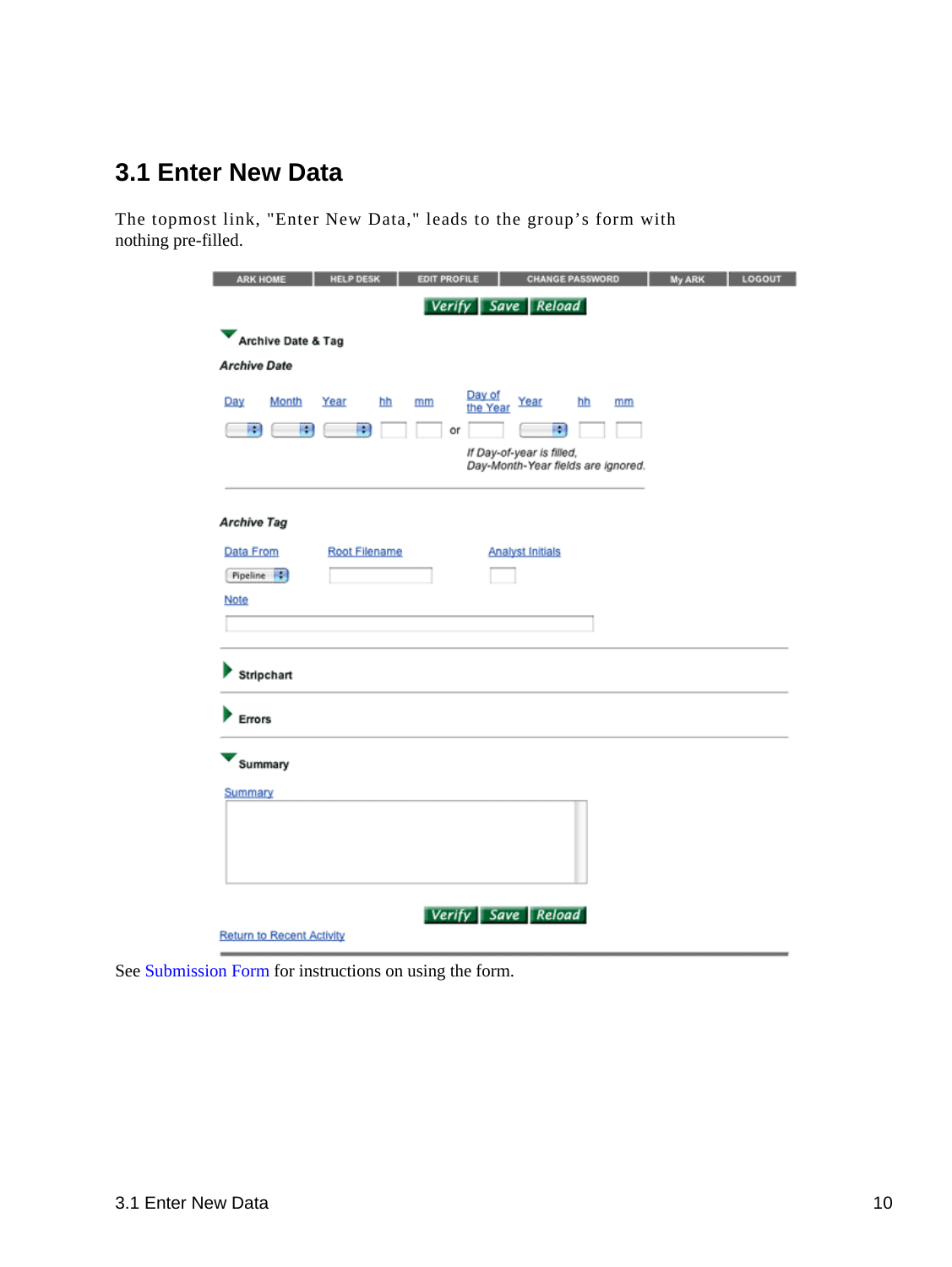## <span id="page-12-1"></span><span id="page-12-0"></span>**3.2 Modify Existing Data**

If you have entered data into this group in the last month, a table listing the default parameters for each recently entered record is presented:

|             | tag_id<br>⇧<br>v              | archive date<br>⊕ ∕ो <sub>l</sub> Ūτcι | tag_note                                      | record date<br>⊕ ∕ù ī∪τc] |         |
|-------------|-------------------------------|----------------------------------------|-----------------------------------------------|---------------------------|---------|
| <b>View</b> | Modify SLURM001PJF 2004-07-28 |                                        | <b>COMPOSITION: SLUG</b><br><b>IEMISSIONS</b> | 2004-07-28<br>15:23:24    | Discard |

Show all records

Under the recent activity table, select the "Show all records" link to display all the active records you have submitted to this group. To return to the default view of the last month of records, select the "Show only recent records" link. The table can be reordered by selecting an arrow icon in any column header. Selecting a down arrow causes the table to be sorted by that column in ascending order (increasing from top to bottom), while an up arrow sorts in descending order (increasing from bottom to top). The leftmost button associated with each record, View, lists all the parameters for that particular record when selected.

An existing record can be only modified or deleted by the user that inserted that record in ARK. A different user can add similar information by creating a new record. For example, if User A inserted information regarding a source X, indexed by ARK with a specific record number, User B cannot modify that record number but can enter a new record on source X. If User A wants to modify or amend his record on source X via the ARK e-mail server they have first to delete record via the web interface. Otherwise the database will contain two records on source X from User A with old or partial information in each of the records.

However if the database has restriction such that records have to be unique in one of the parameters, before making an update via the ARK e-mail server the user has to discard that record via the web interface first. Using the previous example, if the database has to contain only one record on source X, only the User A can update or delete that record and no other record from different users on source X will be allowed. If the update occurs via e-mail, User A has to first delete the record via the web on source X and after has to re-submit the e-mail. If the record is not discarded the user A will get an error message when submitting the e-mail.

When the Modify button associated with a particular record is selected, the group's form is presented with values pre-filled from the existing record. Upon successful submission the original record is discarded, replaced by the new entry.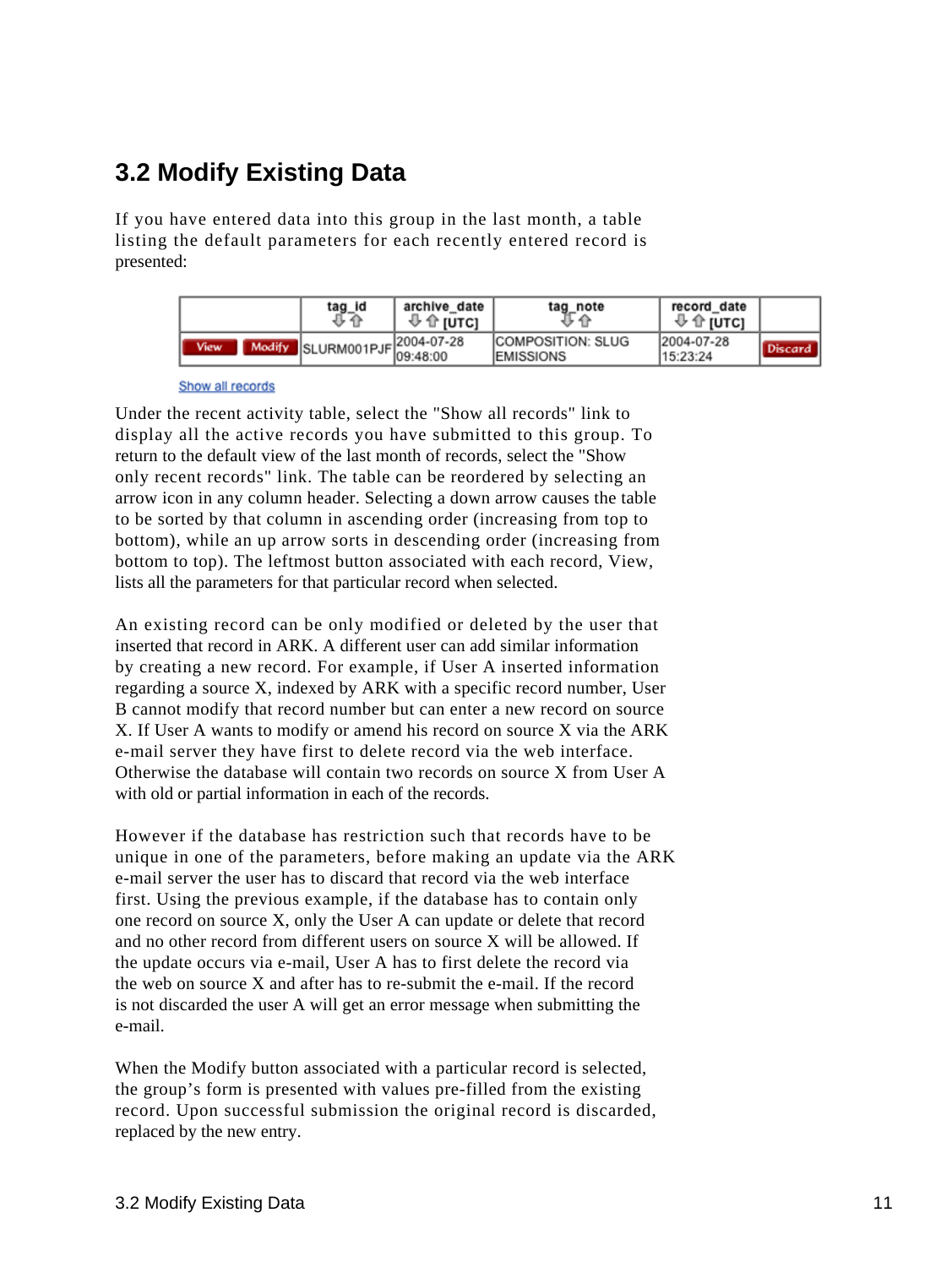| <b>ARK HOME</b>                  | <b>HELP DESK</b>                                            | <b>EDIT PROFILE</b> |                                                                 | <b>CHANGE PASSWORD</b> | My ARK | LOGOUT |
|----------------------------------|-------------------------------------------------------------|---------------------|-----------------------------------------------------------------|------------------------|--------|--------|
|                                  |                                                             |                     | Verify Save Reload                                              |                        |        |        |
| Archive Date & Tag               |                                                             |                     |                                                                 |                        |        |        |
| <b>Archive Date</b>              |                                                             |                     |                                                                 |                        |        |        |
|                                  |                                                             |                     | Day of                                                          |                        |        |        |
| Month<br>Day                     | Year<br>hh                                                  | mm                  | Year<br>the Year                                                | hh<br>mm               |        |        |
| $28 - 7$<br>P.<br>Jul            | $2004 + 1$<br>9                                             | 48<br>or            | F.                                                              |                        |        |        |
|                                  |                                                             |                     | If Day-of-year is filled,<br>Day-Month-Year fields are ignored. |                        |        |        |
|                                  |                                                             |                     |                                                                 |                        |        |        |
| <b>Archive Tag</b>               |                                                             |                     |                                                                 |                        |        |        |
|                                  |                                                             |                     |                                                                 |                        |        |        |
| Data From                        | Root Filename                                               |                     | <b>Analyst Initials</b>                                         |                        |        |        |
| Pipeline :                       | SLURM001                                                    |                     | PJF                                                             |                        |        |        |
| Note                             |                                                             |                     |                                                                 |                        |        |        |
| COMPOSITION: SLUG EMISSIONS      |                                                             |                     |                                                                 |                        |        |        |
|                                  |                                                             |                     |                                                                 |                        |        |        |
| Stripchart                       |                                                             |                     |                                                                 |                        |        |        |
| Errors                           |                                                             |                     |                                                                 |                        |        |        |
|                                  |                                                             |                     |                                                                 |                        |        |        |
| Summary                          |                                                             |                     |                                                                 |                        |        |        |
| Summary                          |                                                             |                     |                                                                 |                        |        |        |
|                                  | Data sample confirmed by direct inspection of slurm source. |                     |                                                                 |                        |        |        |
|                                  |                                                             |                     |                                                                 |                        |        |        |
|                                  |                                                             |                     |                                                                 |                        |        |        |
|                                  |                                                             |                     |                                                                 |                        |        |        |
|                                  |                                                             |                     | Verify Save Reload                                              |                        |        |        |
| <b>Return to Recent Activity</b> |                                                             |                     |                                                                 |                        |        |        |

See [Submission Form for ins](#page-17-0)tructions on using the form.

## <span id="page-13-0"></span>**3.3 Discard Existing Record**

The rightmost button, Discard, is used to discard the record with which it is associated. Upon selection, a confirmation box is presented (provided your browser supports javascript).

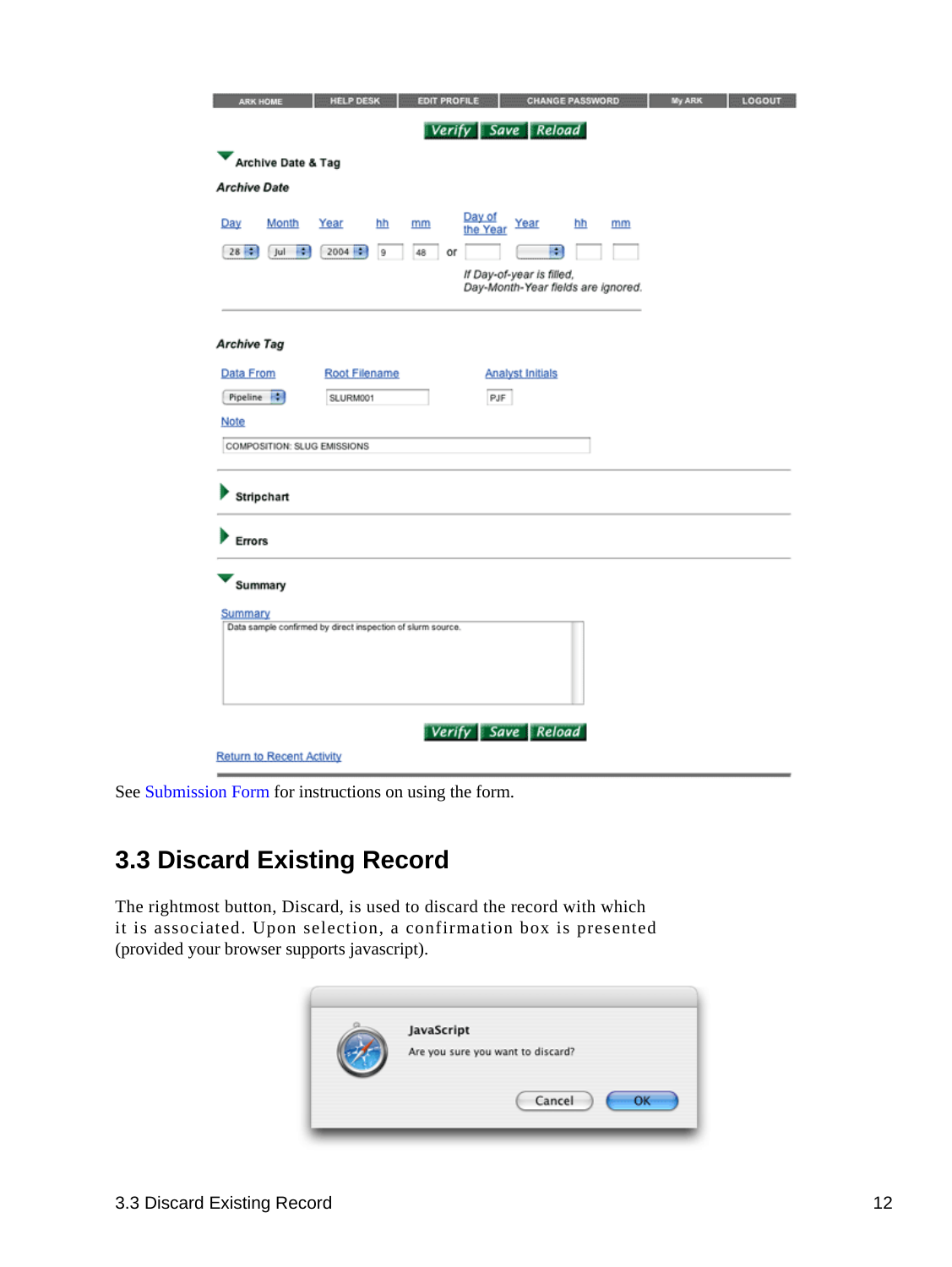If the OK button is selected, the record is marked as discarded and unavailable to future searches or modification. To avoid discarding the record, select the Cancel button.

### <span id="page-14-0"></span>**3.4 Search**

The parameters available in the search box varies based on the group, however, all group search boxes share a similar interface. In general a small number of search fields are provided for those parameters which are anticipated to be commonly searched.

| Search                               |  |  |  |  |
|--------------------------------------|--|--|--|--|
| via Browse engine (Advanced Search): |  |  |  |  |
| Tag ID:                              |  |  |  |  |
| <b>Analyst Initials:</b>             |  |  |  |  |
| <b>Archive Date:</b>                 |  |  |  |  |
| Search<br>Reset                      |  |  |  |  |

Fields that are left blank are ignored. If multiple fields are filled, all parameters much match in a record to be returned in the search results.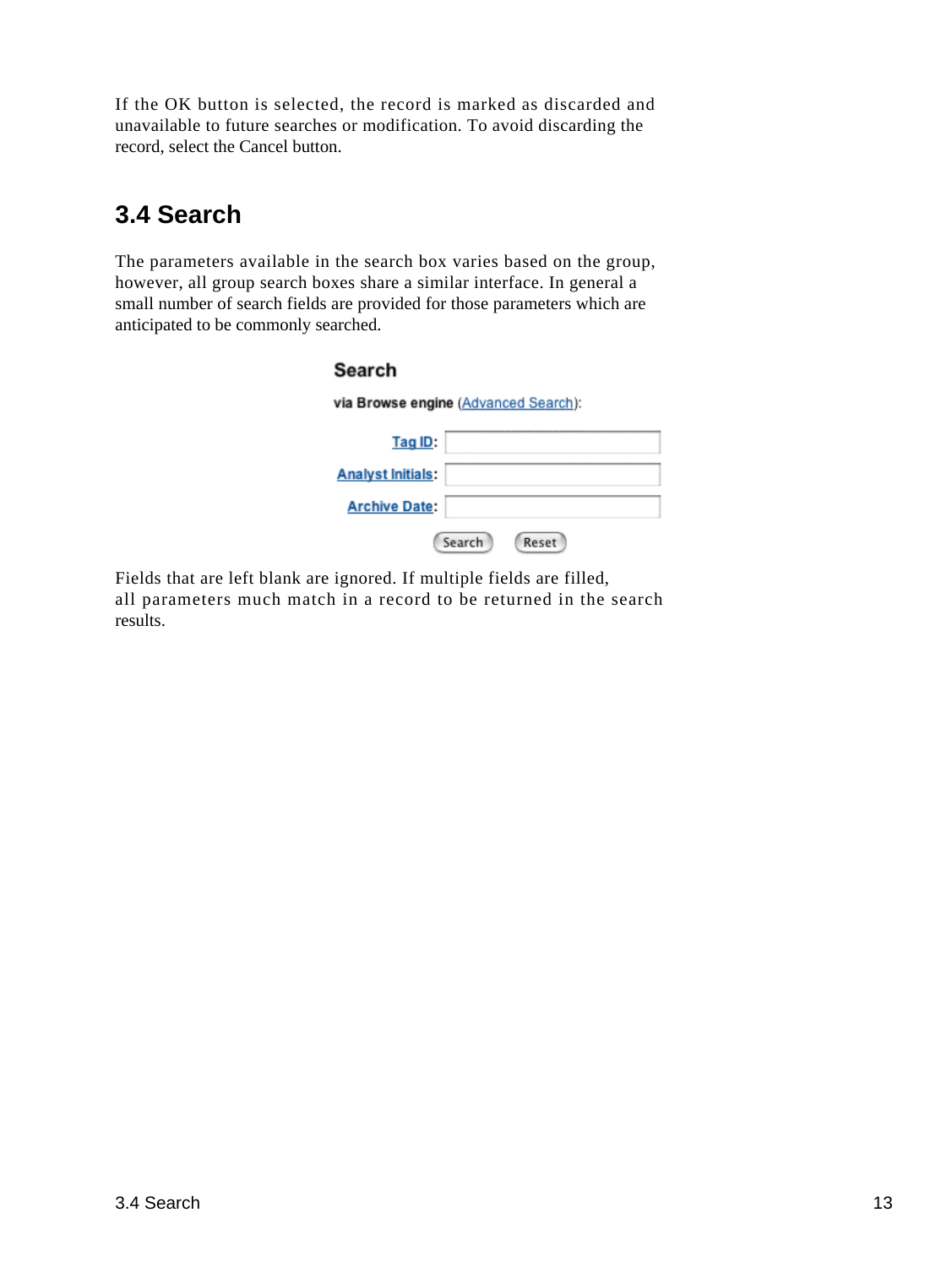If a desired parameter is not present in the standard search box, selecting the "Advanced Search" link will present a standard Browse interface for searching any parameter in the group table.

| <b>Browse Home</b>                   |                                                                                     |                  | Search of Catalog(s)<br><b>Choose Tables &gt; Parameter Search &gt;</b> Search Results > Choose Data Products                                                                                                             |                          | Archive      | <b>Hera</b> HELP     |
|--------------------------------------|-------------------------------------------------------------------------------------|------------------|---------------------------------------------------------------------------------------------------------------------------------------------------------------------------------------------------------------------------|--------------------------|--------------|----------------------|
| <b>Description</b><br><b>KWIJIBO</b> | Catalog<br>kwijibo_cover N<br>(What about wildcards, spaces, and case sensitivity?) |                  | Data Default Radius (arcmin) Mission Table Type<br>1. Enter any constraints on the query below. Help on constraint syntax<br>2. To change the fields that are returned, select the box in the 'View' column beside        |                          |              |                      |
|                                      | each field desired.<br>to sort on. Examples of query constraints:                   |                  | 3. To sort the results by any field, select one box in the 'Sort' column beside the field                                                                                                                                 | ۰                        |              |                      |
| <b>View</b><br>Sort<br>Đđ.<br>All    | <b>Parameter (Unit)</b>                                                             |                  | <b>Query Terms</b>                                                                                                                                                                                                        | Min<br>Value             | Max<br>Value | Value<br><b>Type</b> |
| V<br>69                              | user id                                                                             |                  |                                                                                                                                                                                                                           |                          |              | string               |
| V<br>$\mathcal{L}$                   | tag id                                                                              |                  |                                                                                                                                                                                                                           |                          |              | string               |
|                                      | archive date                                                                        |                  |                                                                                                                                                                                                                           |                          |              | date                 |
| M<br>⊙                               | tag note                                                                            |                  |                                                                                                                                                                                                                           |                          |              | string               |
|                                      | summary                                                                             |                  |                                                                                                                                                                                                                           |                          |              | string               |
| 5-1<br>⊖                             | reviewed                                                                            |                  |                                                                                                                                                                                                                           |                          |              | string               |
| <b>Built</b><br>◎                    | tag root                                                                            |                  |                                                                                                                                                                                                                           |                          |              | string               |
| 80                                   | review date                                                                         |                  |                                                                                                                                                                                                                           |                          |              | date                 |
|                                      | <b>Object Name Or</b><br><b>Coordinate System:</b> J2000                            | P.               | 4. Do you want to change your current query settings?<br>(e.g. Cyg X-1 or '12 00 00, 4 12 6') Use<br>Coordinates: semi-colons (;) to separate multiple object names or coordinate pairs<br>(e.g. Cyg x-2; 12.235, 15.345) |                          |              |                      |
|                                      | <b>Search Radius:</b>                                                               | Default          | arcsec<br>radius for each catalog searched.                                                                                                                                                                               | Default uses the optimum |              |                      |
|                                      | <b>Name Resolver:</b>                                                               | SIMBAD, else NED | The time portion of the date is optional.<br>Observation Dates: Separate multiple dates/ranges with semicolons (;).                                                                                                       |                          |              |                      |
|                                      | Limit Results To: [1000 [1] rows                                                    |                  | Range operator is  (e.g. 1992-12-31; 48980.5; 1995-01-15 12:00:00;<br>1997-03-20  2000-10-18)                                                                                                                             |                          |              |                      |
|                                      | <b>Output Format: HTML Table</b>                                                    |                  | F.                                                                                                                                                                                                                        |                          |              |                      |
|                                      |                                                                                     |                  | Show All Parameters: <sup>1</sup> Select to display all catalog parameters instead of only defaults                                                                                                                       |                          |              |                      |
|                                      | 5. (Start Search) (Reset)                                                           |                  |                                                                                                                                                                                                                           |                          |              |                      |

Select the View checkboxes to the left of the parameter names that are to be displayed in the results. The parameter names are linked to help on that particular parameter. Data may be exported for plotting or other analysis by changing the Output Format. For example, upon selecting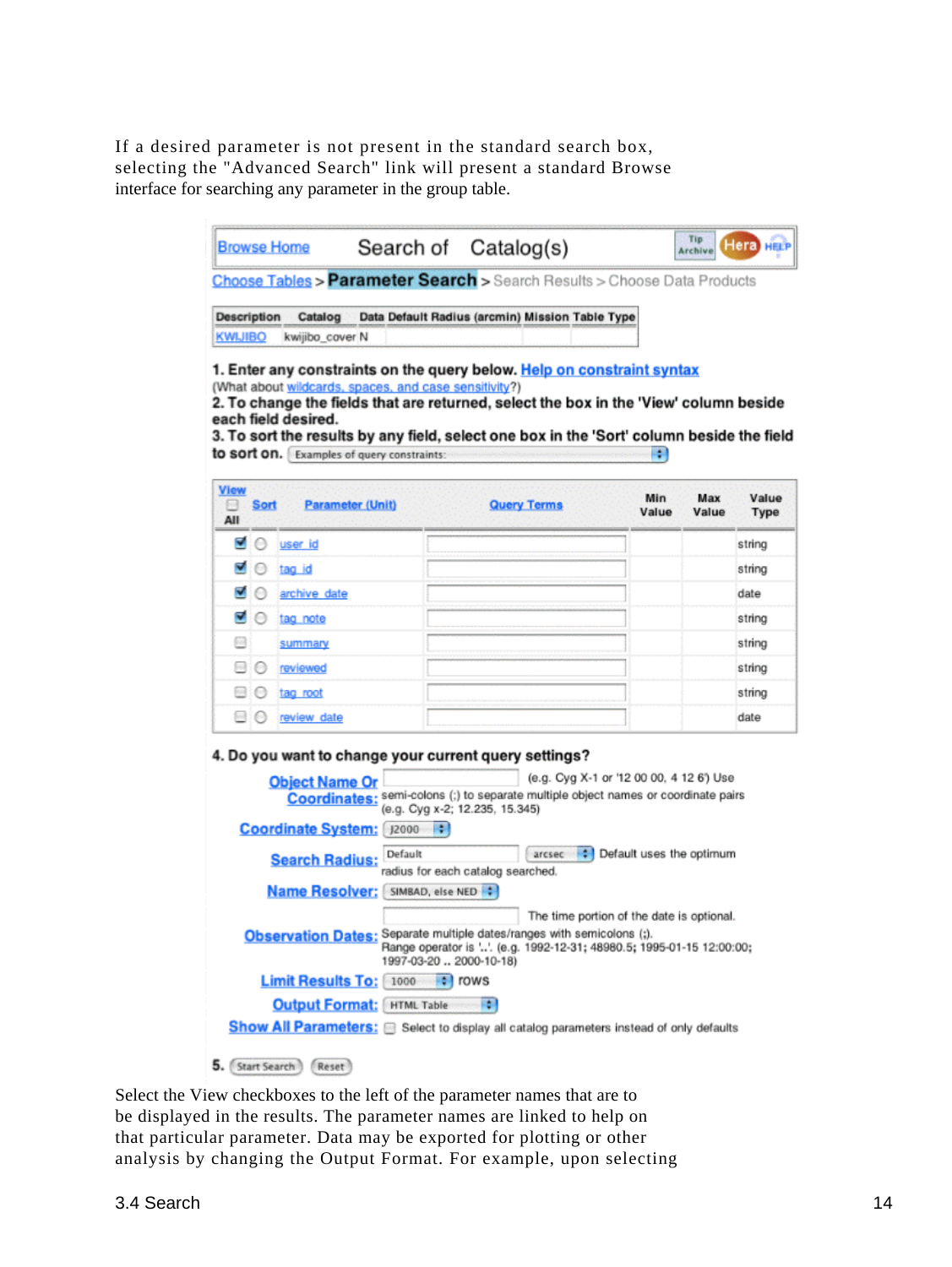Excel-compatible and initiating the search, a file usable in Microsoft Excel will be returned. Note, however, that there is a 256 column limit in Excel, so if more than 256 parameters are selected there will be data loss in the exported file.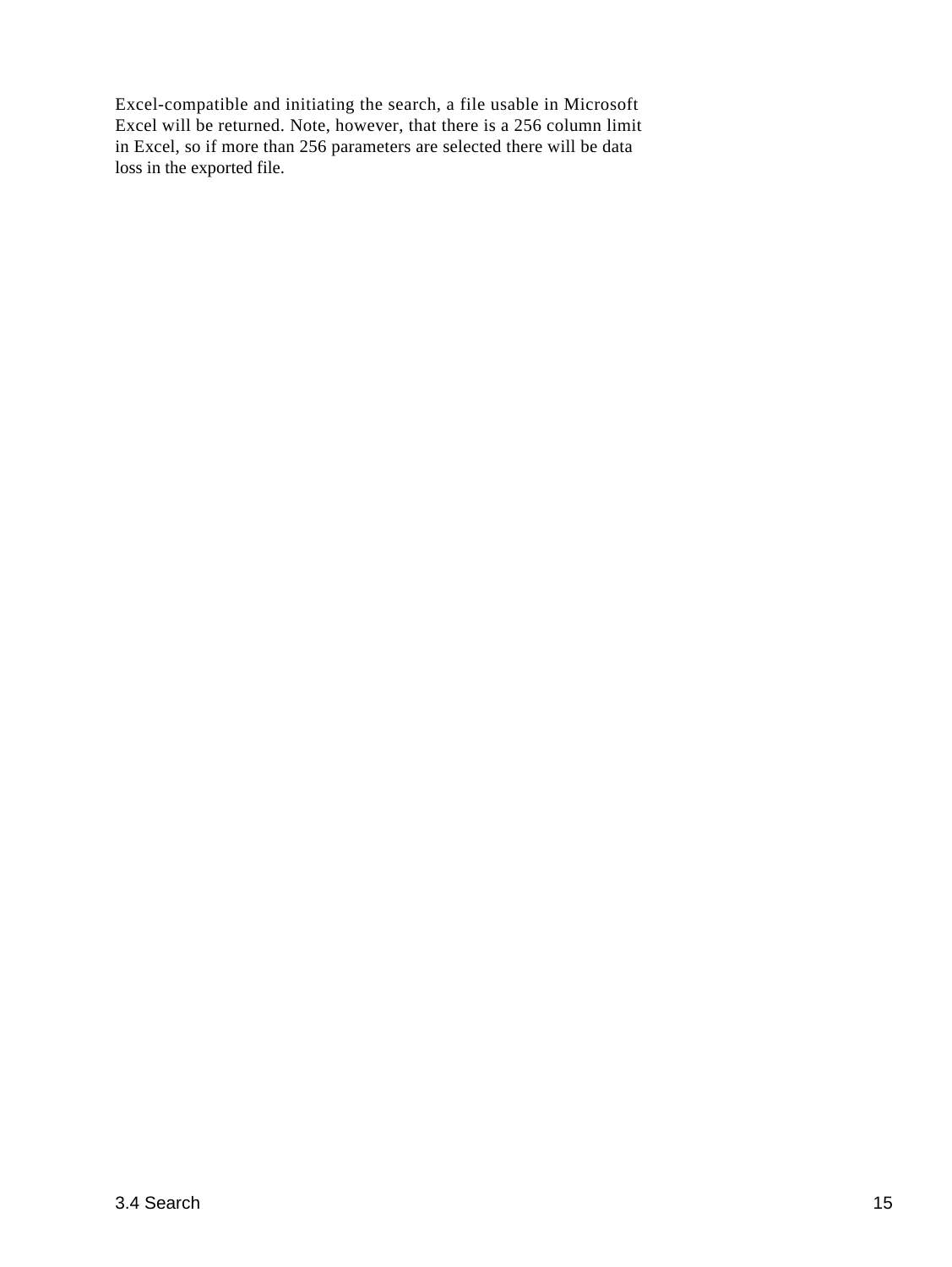Once submitted, the search results are presented in a format, which is familiar to users of Browse.



7 rows retrieved from

<span id="page-17-0"></span>When finished viewing the results, use your browser's Back button or select the "Return to ARK" link to return to the current group's page. The data that is currently being displayed may be redisplayed in a different format, by selecting a format and pressing the Redisplay button. This capability is identical to the the Output Format option of the Advanced Search page.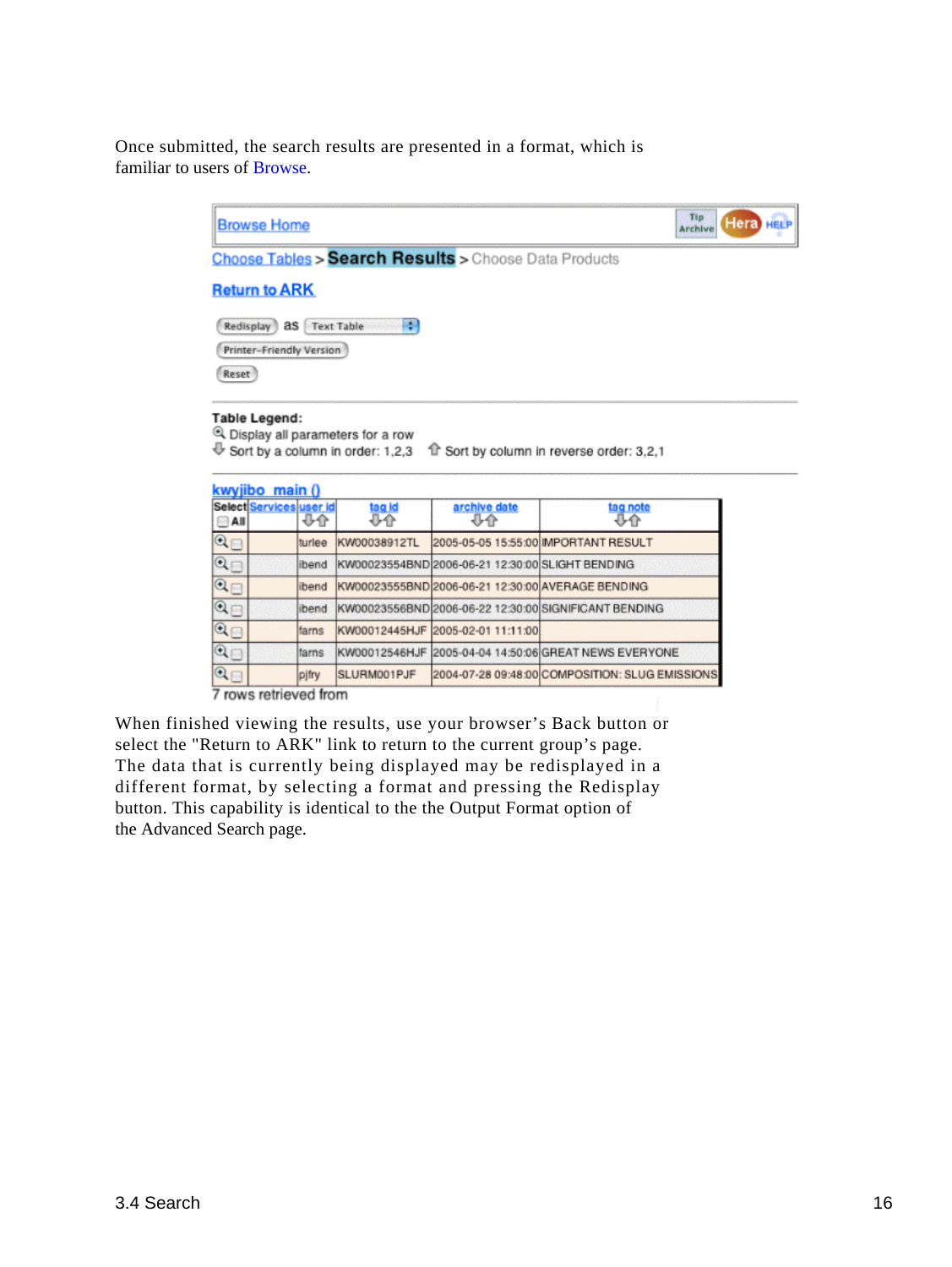# <span id="page-18-0"></span>**4 Submission Form**

After choosing to enter new data or modify existing data from the group page, you are presented with a group form.

| <b>ARK HOME</b>                  | <b>HELP DESK</b>                                            | <b>EDIT PROFILE</b>                  |                                        | <b>CHANGE PASSWORD</b>                         | <b>My ARK</b> | LOGOUT |
|----------------------------------|-------------------------------------------------------------|--------------------------------------|----------------------------------------|------------------------------------------------|---------------|--------|
|                                  |                                                             | Verify   Save   Reload               |                                        |                                                |               |        |
| Archive Date & Tag               |                                                             |                                      |                                        |                                                |               |        |
| <b>Archive Date</b>              |                                                             |                                      |                                        |                                                |               |        |
| Day<br>Month<br>28:<br>Jul       | Year<br>hh<br>H.<br>$2004$ :<br>09                          | Day of<br>mm<br>the Year<br>48<br>or | Year<br>÷<br>If Day-of-year is filled, | hh<br>mm<br>Day-Month-Year fields are ignored. |               |        |
| <b>Archive Tag</b>               |                                                             |                                      |                                        |                                                |               |        |
| Data From                        | Root Filename                                               |                                      | <b>Analyst Initials</b>                |                                                |               |        |
| Pipeline :                       | slurm001                                                    | pjf                                  |                                        |                                                |               |        |
| Note                             |                                                             |                                      |                                        |                                                |               |        |
| Composition: slug emissions      |                                                             |                                      |                                        |                                                |               |        |
| Stripchart                       |                                                             |                                      |                                        |                                                |               |        |
| Errors                           |                                                             |                                      |                                        |                                                |               |        |
| Summary                          |                                                             |                                      |                                        |                                                |               |        |
| Summary                          | Data sample confirmed by direct inspection of slurm source. |                                      |                                        |                                                |               |        |
|                                  |                                                             |                                      |                                        |                                                |               |        |
|                                  |                                                             |                                      |                                        |                                                |               |        |
|                                  |                                                             |                                      |                                        |                                                |               |        |
|                                  |                                                             | <b>Verify</b> Save Reload            |                                        |                                                |               |        |
| <b>Return to Recent Activity</b> |                                                             |                                      |                                        |                                                |               |        |

Every group form has different data inputs, however, all forms share a familiar interface. The triangles preceding header text denote collapsible sections. If a triangle pointing to the right is selected, the contents of the section are revealed. If a triangle pointing down is selected, the contents are hidden.

Special group forms can have numbered sections that represent individual targets, observations, etc. Such numbered sections have additional control elements to manage section addition, duplication, deletion and re-ordering.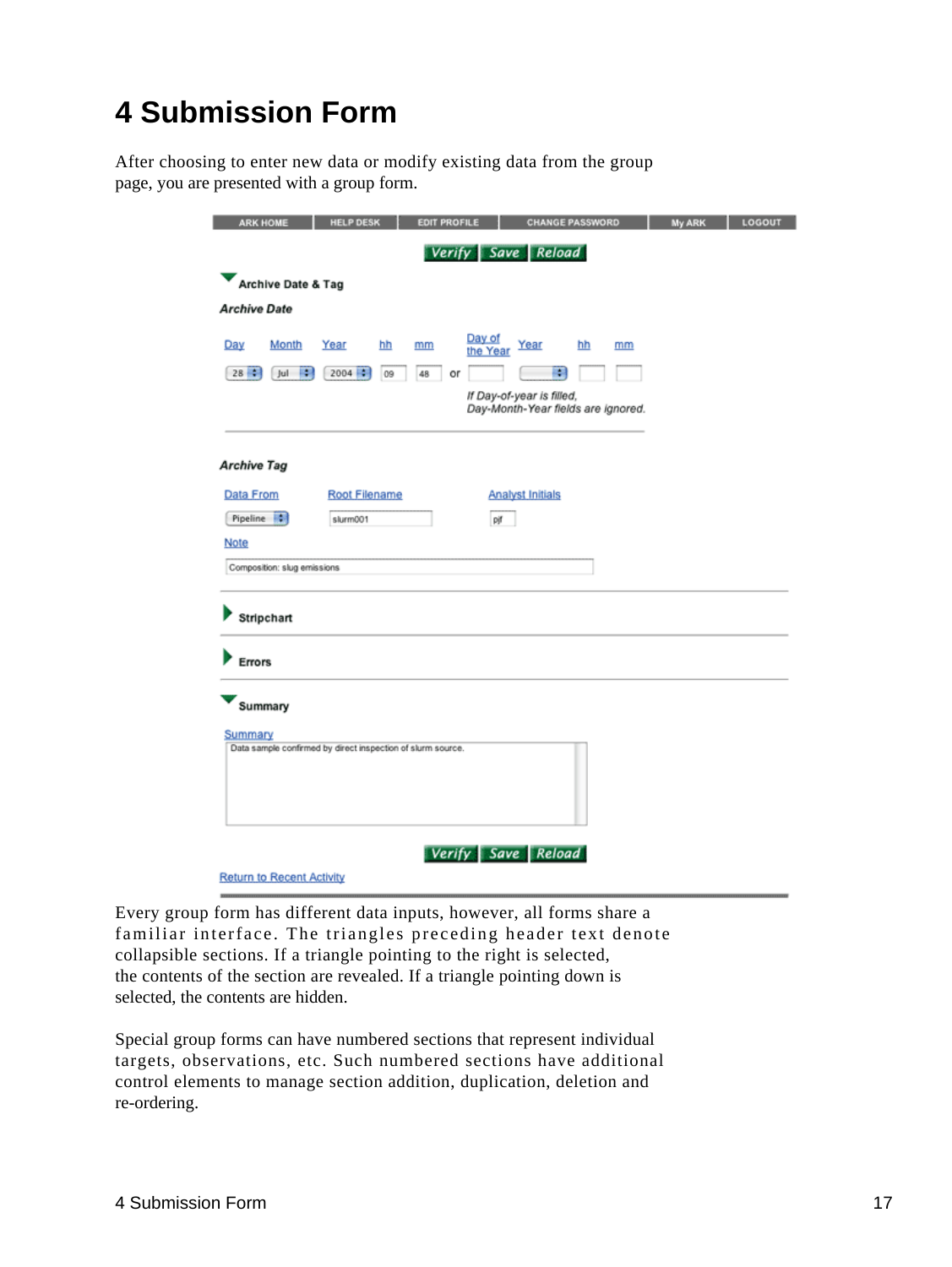

Immediately below the collapsible header of a multiple section form are two 'Add' buttons, one for adding new blank sections and one for cloning existing sections. When the button associated with "Add New Observation" is pressed, a blank observation is added to the end of the form. Cloning (i.e. duplicating or copying) an observation involves the selection of the number of the observation to be duplicated from the popup list and pressing the associated "Add" button. A new observation will be added to the end of the form with the contents copied from the original observation.

 $N$ 

Immediately below the collapsible header for a numbered instance of a multiple section form are two toggles allowing you to delete or move that particular numbered section. In order to delete observations, change the "Do you want to delete this observation?" menu from 'N' to 'Y'. Upon pressing 'Verify' or any button in the form, the observations that have been set to 'Y' will be removed. Observations may also be re-ordered by changing the "Move this observation" toggle to a new position and pressing 'Verify' or any other button in the form. The final order will follow the move toggles that have been set with unspecified positions being filled based on the original order. For example, if you start out with five observations and set observation number three's move menu to 1. the new order will be 3, 1, 2, 4, and 5. Observation 3 will become the new number 1, 1 will be the new number 2 and so on. If multiple observations are requested to move to the same position onlythe first request will be honored. If there is only one observation, no move toggle will appear. Depending on the form, an observation may go by target or some other term.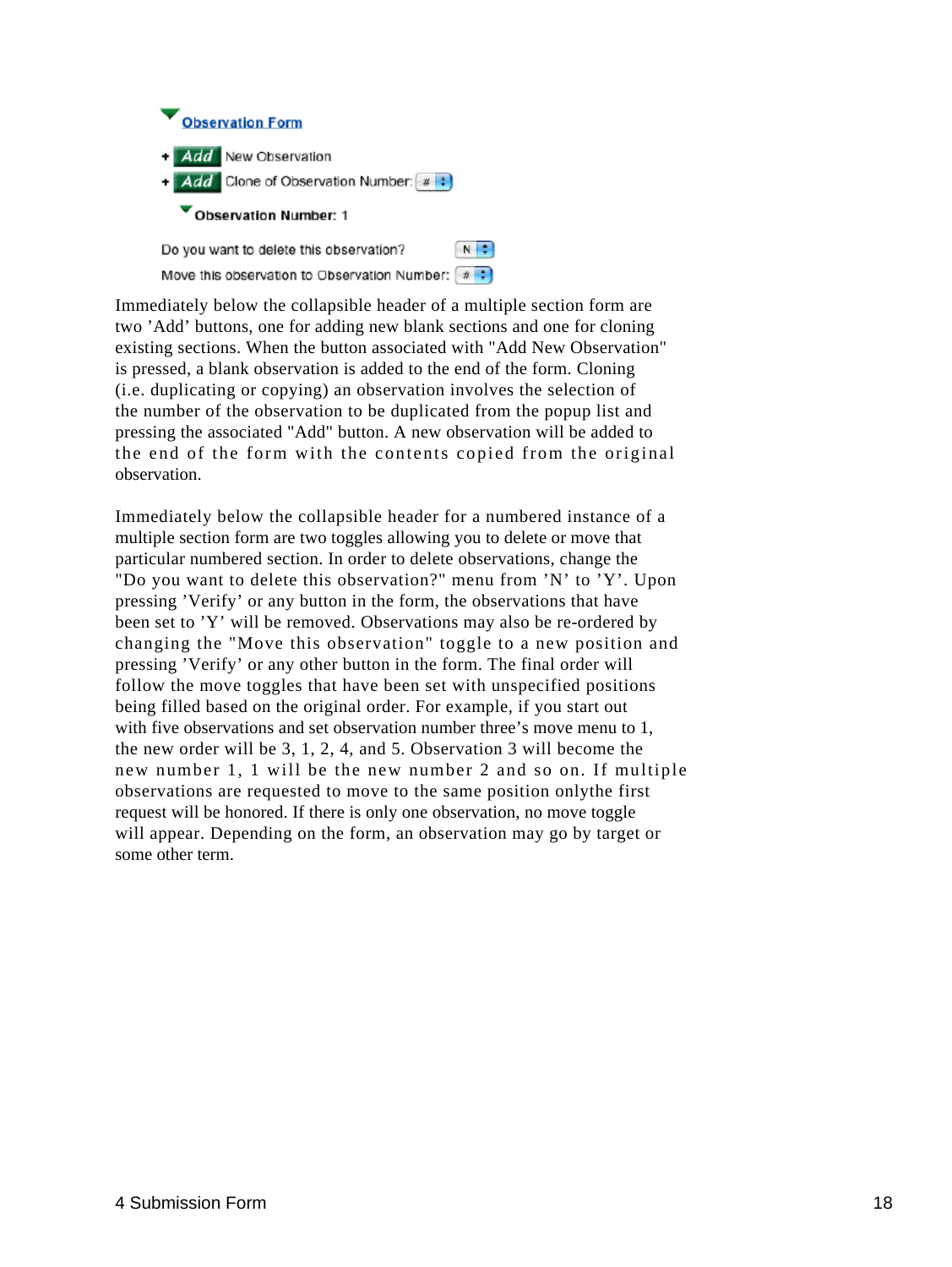## <span id="page-20-0"></span>**4.1 Verify**

Once the form is filled out, press the Verify button. Note there are identical "Verify" buttons at the top and bottom of the form.

If there are no problems, a "Form verified successfully" message will be printed above the form and the Submit button will appear next to the Verify button.

| <b>ARK HOME</b>                  | <b>HELP DESK</b>                                            | <b>EDIT PROFILE</b>      | <b>CHANGE PASSWORD</b>                                          | <b>My ARK</b><br>LOGOUT |  |  |  |
|----------------------------------|-------------------------------------------------------------|--------------------------|-----------------------------------------------------------------|-------------------------|--|--|--|
| Form verified successfully.      |                                                             |                          |                                                                 |                         |  |  |  |
|                                  |                                                             |                          | Verify Submit Save Reload                                       |                         |  |  |  |
| Archive Date & Tag               |                                                             |                          |                                                                 |                         |  |  |  |
| <b>Archive Date</b>              |                                                             |                          |                                                                 |                         |  |  |  |
|                                  |                                                             |                          |                                                                 |                         |  |  |  |
| Day<br>Month                     | Year<br>hh                                                  | Day of<br>mm<br>the Year | hh<br>Year<br>mm                                                |                         |  |  |  |
| 28 4<br>腰<br>-Jul                | 2004 网<br>09                                                | 48<br>or                 | 躁                                                               |                         |  |  |  |
|                                  |                                                             |                          | If Day-of-year is filled,<br>Day-Month-Year fields are ignored. |                         |  |  |  |
|                                  |                                                             |                          |                                                                 |                         |  |  |  |
|                                  |                                                             |                          |                                                                 |                         |  |  |  |
| <b>Archive Tag</b>               |                                                             |                          |                                                                 |                         |  |  |  |
| Data From                        | Root Filename                                               |                          | <b>Analyst Initials</b>                                         |                         |  |  |  |
| Pipeline <sup>141</sup>          | slurm001                                                    | pjf                      |                                                                 |                         |  |  |  |
| Note                             |                                                             |                          |                                                                 |                         |  |  |  |
| Composition: slug emissions      |                                                             |                          |                                                                 |                         |  |  |  |
|                                  |                                                             |                          |                                                                 |                         |  |  |  |
| Stripchart                       |                                                             |                          |                                                                 |                         |  |  |  |
|                                  |                                                             |                          |                                                                 |                         |  |  |  |
| Errors                           |                                                             |                          |                                                                 |                         |  |  |  |
|                                  |                                                             |                          |                                                                 |                         |  |  |  |
| Summary                          |                                                             |                          |                                                                 |                         |  |  |  |
| Summary                          | Data sample confirmed by direct inspection of slurm source. |                          |                                                                 |                         |  |  |  |
|                                  |                                                             |                          |                                                                 |                         |  |  |  |
|                                  |                                                             |                          |                                                                 |                         |  |  |  |
|                                  |                                                             |                          |                                                                 |                         |  |  |  |
|                                  |                                                             |                          |                                                                 |                         |  |  |  |
|                                  |                                                             |                          | Verify Submit Save Reload                                       |                         |  |  |  |
| <b>Return to Recent Activity</b> |                                                             |                          |                                                                 |                         |  |  |  |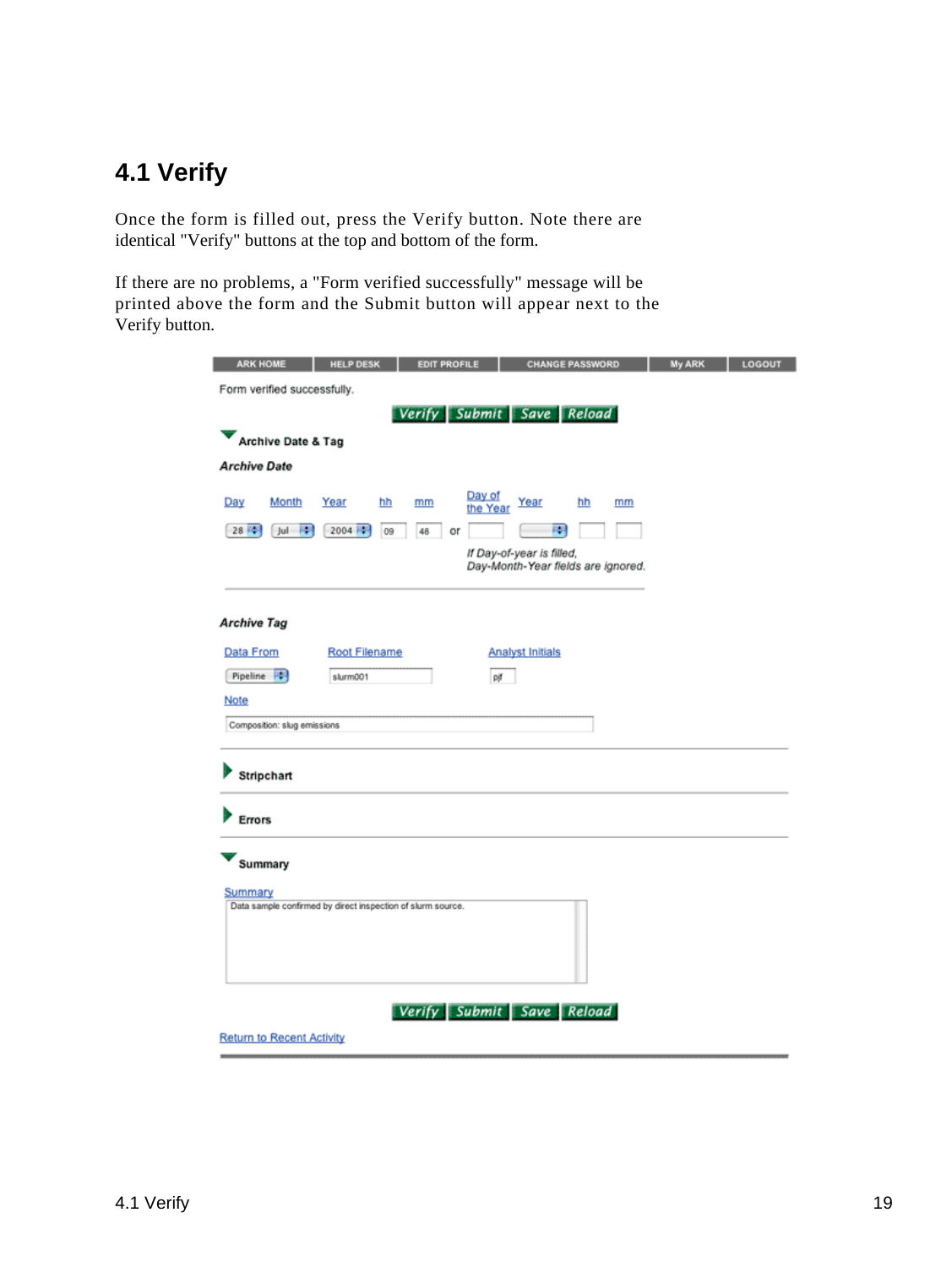If, however, there are issues with the data entered, such as missing required fields or incorrect data formatting (e.g. characters entered in number fields), the errors will be listed before the form.

| <b>ARK HOME</b>                                                        | <b>HELP DESK</b>                                             | <b>EDIT PROFILE</b>      | <b>CHANGE PASSWORD</b>                                          | <b>My ARK</b> | LOGOUT |  |  |  |
|------------------------------------------------------------------------|--------------------------------------------------------------|--------------------------|-----------------------------------------------------------------|---------------|--------|--|--|--|
| Attempted verification of your proposal detected 1 error:              |                                                              |                          |                                                                 |               |        |  |  |  |
|                                                                        | Minute of Day-Month-Year Date: value is greater than (60.00) |                          |                                                                 |               |        |  |  |  |
|                                                                        |                                                              | Verify Save Reload       |                                                                 |               |        |  |  |  |
|                                                                        |                                                              |                          |                                                                 |               |        |  |  |  |
| Archive Date & Tag                                                     |                                                              |                          |                                                                 |               |        |  |  |  |
| <b>Archive Date</b>                                                    |                                                              |                          |                                                                 |               |        |  |  |  |
| Month<br>Day                                                           | Year<br>hh                                                   | Day of<br>mm<br>the Year | hh<br>Year<br>mm                                                |               |        |  |  |  |
| 28 章<br>時<br>Jul                                                       | 2004<br>19                                                   | 72<br>or                 | 暷                                                               |               |        |  |  |  |
|                                                                        |                                                              |                          | If Day-of-year is filled,<br>Day-Month-Year fields are ignored. |               |        |  |  |  |
|                                                                        |                                                              |                          |                                                                 |               |        |  |  |  |
|                                                                        |                                                              |                          |                                                                 |               |        |  |  |  |
| <b>Archive Tag</b>                                                     |                                                              |                          |                                                                 |               |        |  |  |  |
| Data From                                                              | Root Filename                                                |                          | <b>Analyst Initials</b>                                         |               |        |  |  |  |
| Pipeline \$                                                            | slurm001                                                     | pjf                      |                                                                 |               |        |  |  |  |
| Note                                                                   |                                                              |                          |                                                                 |               |        |  |  |  |
| Composition: slug emissions                                            |                                                              |                          |                                                                 |               |        |  |  |  |
|                                                                        |                                                              |                          |                                                                 |               |        |  |  |  |
| Stripchart                                                             |                                                              |                          |                                                                 |               |        |  |  |  |
|                                                                        |                                                              |                          |                                                                 |               |        |  |  |  |
| Errors                                                                 |                                                              |                          |                                                                 |               |        |  |  |  |
| Summary                                                                |                                                              |                          |                                                                 |               |        |  |  |  |
|                                                                        |                                                              |                          |                                                                 |               |        |  |  |  |
| Summary<br>Data sample confirmed by direct inspection of slurm source. |                                                              |                          |                                                                 |               |        |  |  |  |
|                                                                        |                                                              |                          |                                                                 |               |        |  |  |  |
|                                                                        |                                                              |                          |                                                                 |               |        |  |  |  |
|                                                                        |                                                              |                          |                                                                 |               |        |  |  |  |
|                                                                        |                                                              | Verify Save Reload       |                                                                 |               |        |  |  |  |
| <b>Return to Recent Activity</b>                                       |                                                              |                          |                                                                 |               |        |  |  |  |

The error messages include the name of the field and the problem with that field separated by a colon. Correct the issue and press the Verify button. Continue this process until the form is successfully verified.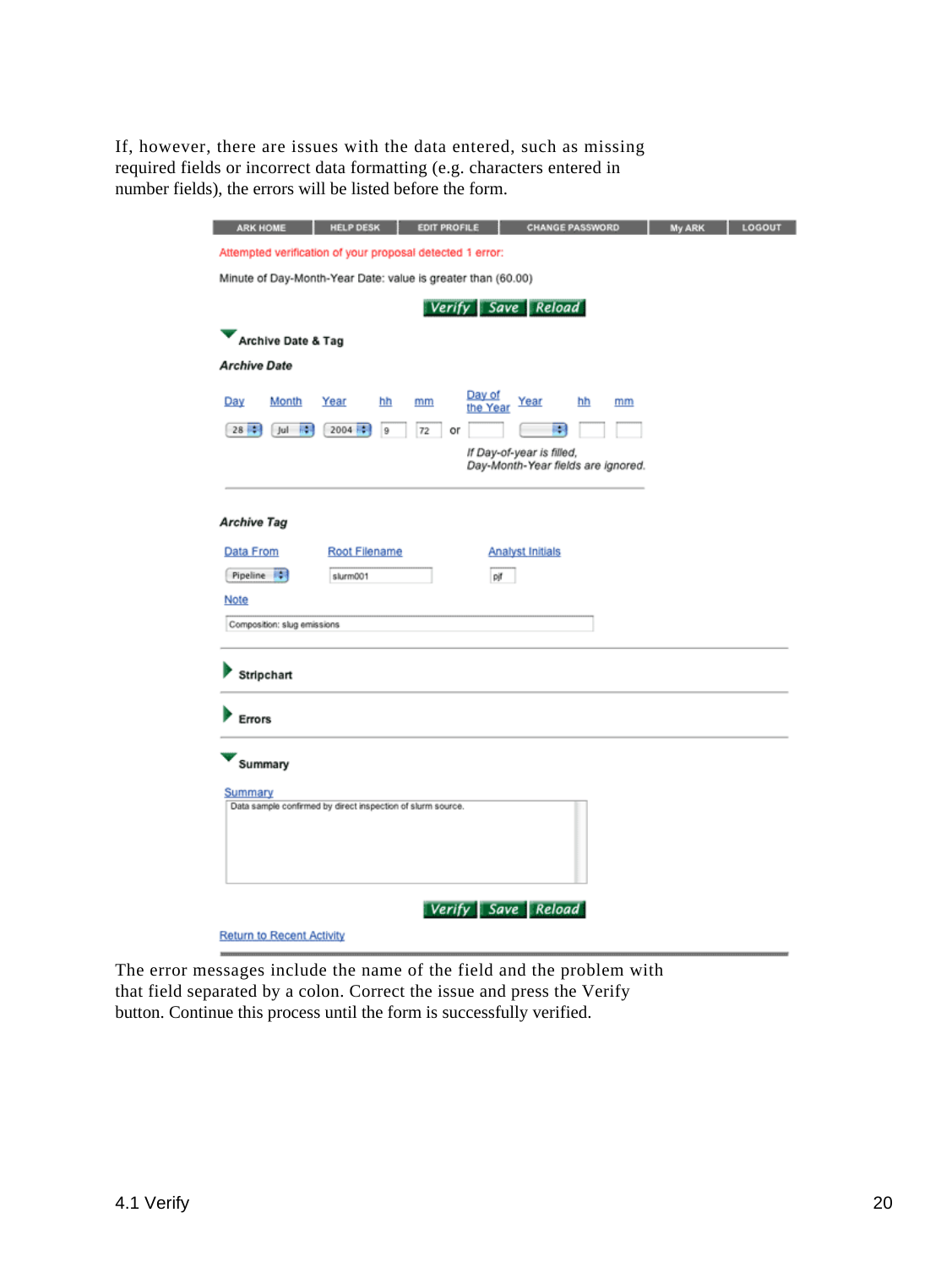### <span id="page-22-0"></span>**4.2 Submit**

Once the form has been verified, press the Submit button. The form will be shown again with all the fields visible, but unchangeable.

| <b>ARK HOME</b><br><b>HELP DESK</b>                                    | <b>EDIT PROFILE</b>      | <b>CHANGE PASSWORD</b>                                          | <b>My ARK</b> | LOGOUT |
|------------------------------------------------------------------------|--------------------------|-----------------------------------------------------------------|---------------|--------|
| <b>Return to Recent Activity</b>                                       |                          |                                                                 |               |        |
| The following record was submitted successfully:                       |                          |                                                                 |               |        |
| Archive Date & Tag                                                     |                          |                                                                 |               |        |
| <b>Archive Date</b>                                                    |                          |                                                                 |               |        |
| Month<br>Year<br>hh<br>Day                                             | Day of<br>mm<br>the Year | hh<br>Year                                                      | mm            |        |
| $ u $ $\frac{1}{2}$<br>28:<br>$2004$ $\div$<br> 9                      | 48<br>or                 | $\sim$                                                          |               |        |
|                                                                        |                          | If Day-of-year is filled,<br>Day-Month-Year fields are ignored. |               |        |
|                                                                        |                          |                                                                 |               |        |
| <b>Archive Tag</b>                                                     |                          |                                                                 |               |        |
| Data From<br>Root Filename                                             |                          | <b>Analyst Initials</b>                                         |               |        |
| Pipeline :<br>slurm001                                                 | pjf                      |                                                                 |               |        |
| Note                                                                   |                          |                                                                 |               |        |
| Composition: slug emissions                                            |                          |                                                                 |               |        |
| Stripchart<br>Expanded Stripchart Form Here<br>Errors                  |                          |                                                                 |               |        |
| Expanded Errors Form Here                                              |                          |                                                                 |               |        |
| Summary                                                                |                          |                                                                 |               |        |
| Summary<br>Data sample confirmed by direct inspection of slurm source. |                          |                                                                 |               |        |
|                                                                        |                          |                                                                 |               |        |
| <b>Return to Recent Activity</b>                                       |                          |                                                                 |               |        |

If you have selected the "Please send an e-mail receipt to me for every data record I submit" checkbox in your account profile, an e-mail will be sent to you listing the information you have submitted. Note that the receipt is for informational purposes only. Its format is incompatible with submission via e-mail.

Selecting the "Return to Recent Activity" link will send you to the selection/search page. Your newly entered record should be at the top of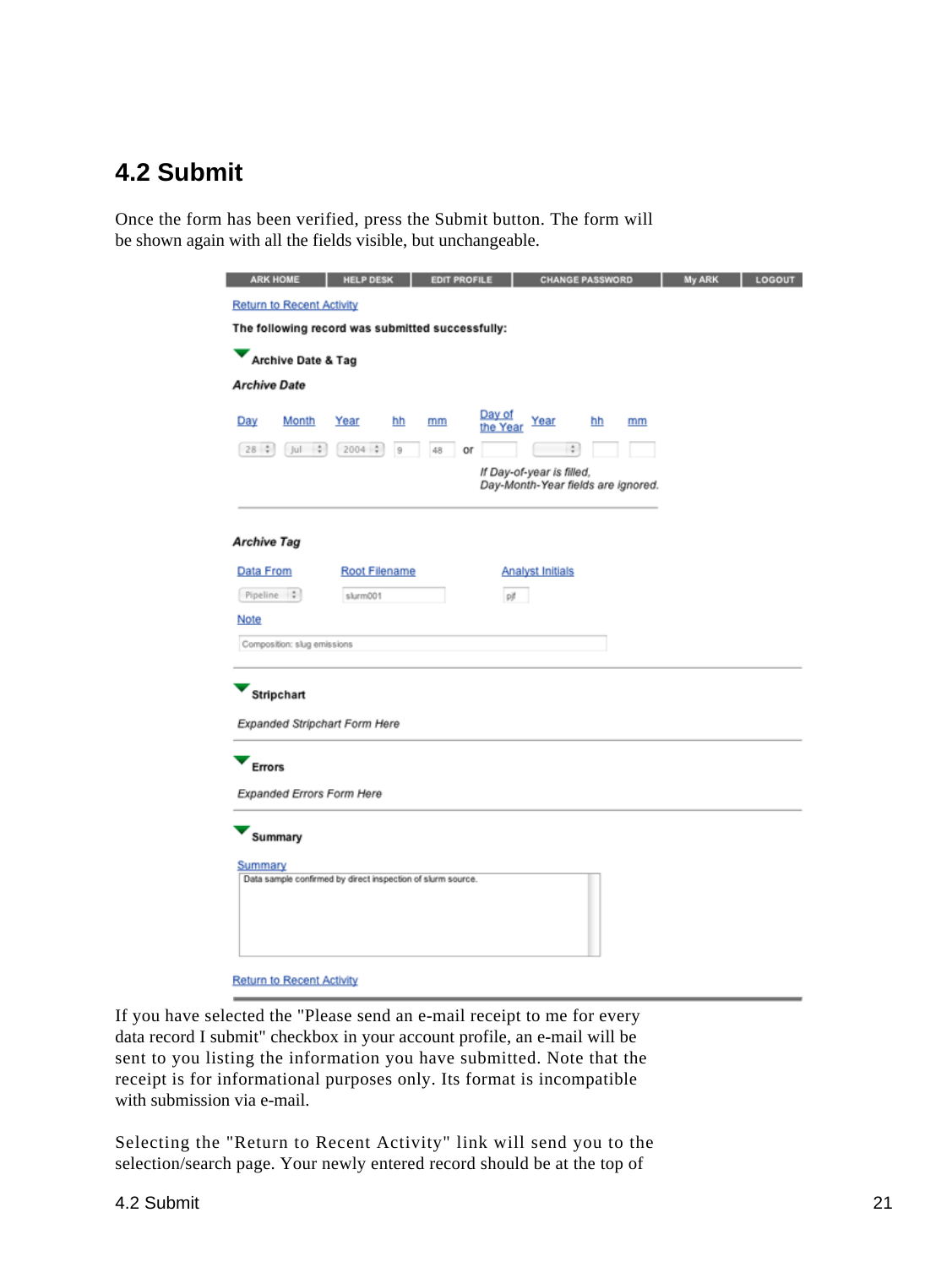the list.

### <span id="page-23-0"></span>**4.3 Save and Reload**

Although previously submitted records can be modified, you may still wish to save a partially completed form for later input.

After you have filled the form to the extent that you wish to in this session, press the 'Save' button. In most browsers, a dialog box will be presented so that you may indicate what to do with the saved form. Choose the option to save it to disk. Depending on your settings, some browsers will download the file directly into a designated folder as soon as the ARK "Save" button is pressed. The saved form is a text file containing each field in the form paired with the value you entered. This format is compatible with e-mai[l submission.](#page-23-1)

To resume filling out a previously saved form, press the "Reload" button. A new page containing a "Load File" input field will appear:

| - Load File |                  |
|-------------|------------------|
| File:       | Submit<br>Browse |
|             |                  |

<span id="page-23-1"></span>Select the file to be loaded. In most browsers this involves pressing the "Browse..." button, although there are variations such as "Choose File". Once the file has been selected, press the "Submit" button. The values from the ARK saved form will fill the input form.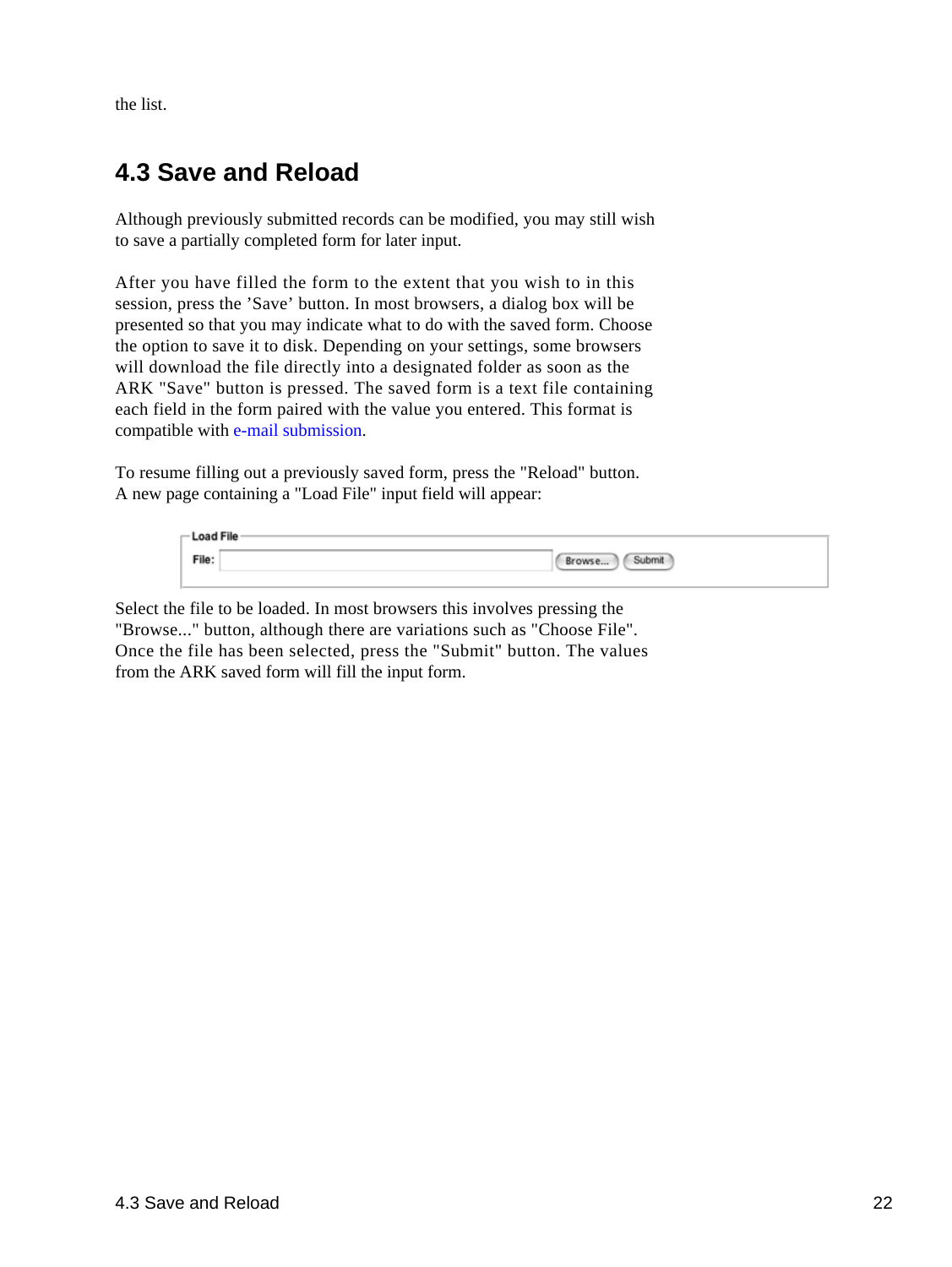# <span id="page-24-0"></span>**5 E-mail Submission**

### <span id="page-24-1"></span>**5.1 General Description**

The ARK E-mail Server provides a facility for submitting ARK forms via e-mail. It is an automated server that provides form verification and submission using GPG/OpenPGP signatures for authentication.

All messages for the ARK E-mail Server must be sent to

• ark@heasarc.gsfc.nasa.gov

If you have any questions or comments or require assistance with the ARK E-mail Server, please contact the ARK Help Desk.

The e-mail server parses the incoming e-mail based on a very limited set of commands. The required command keywords are <BEGIN> and <END> (the server is not case-sensitive). The most commonly used command keywords, in addition to  $\langle BEGIN \rangle$  and  $\langle END \rangle$ , are  $\langle PROJECT = x \rangle$  and  $\langle OPTION = x \rangle$  where the value of "x" is supplied by the user.

The e-mail submission service can only be used to submit a new data record. It cannot be used to modify an existing record. We recommend that you keep your original submission e-mail in case changes are necessary. If you do need to change a record you have already submitted, you will need to use the Web interface. A description of how to modify an existing record is in the Modifyi[ng Existing Data section of the ARK](#page-12-1) User Guide.

### <span id="page-24-2"></span>**5.2 Instructions to Carry out Specific Tasks**

This section lists specific sets of instructions to carry out the tasks most commonly required during the form verification and submission process. The subs[equent section lists the comp](#page-25-0)lete command syntax. In all of the examples below, SWIFTBA is specified for the project name. For users submitting forms for other groups, simply substitute the appropriate ARK unique group identifier for "SWIFTBA". A user can discover the group identifier associated with an ARK group by going to the user's My ARK Web page. The group identifier is listed inside parentheses after each group name.

#### *Blank Forms* a.

Users may request a blank ASCII form containing "name:value" entries. Users may then use any editor to supply the necessary values for the listed entries. To receive a blank form, send the following message to the server at the address listed above.

```
 <BEGIN>
 <PROJECT=SWIFTBA>
 <END>
```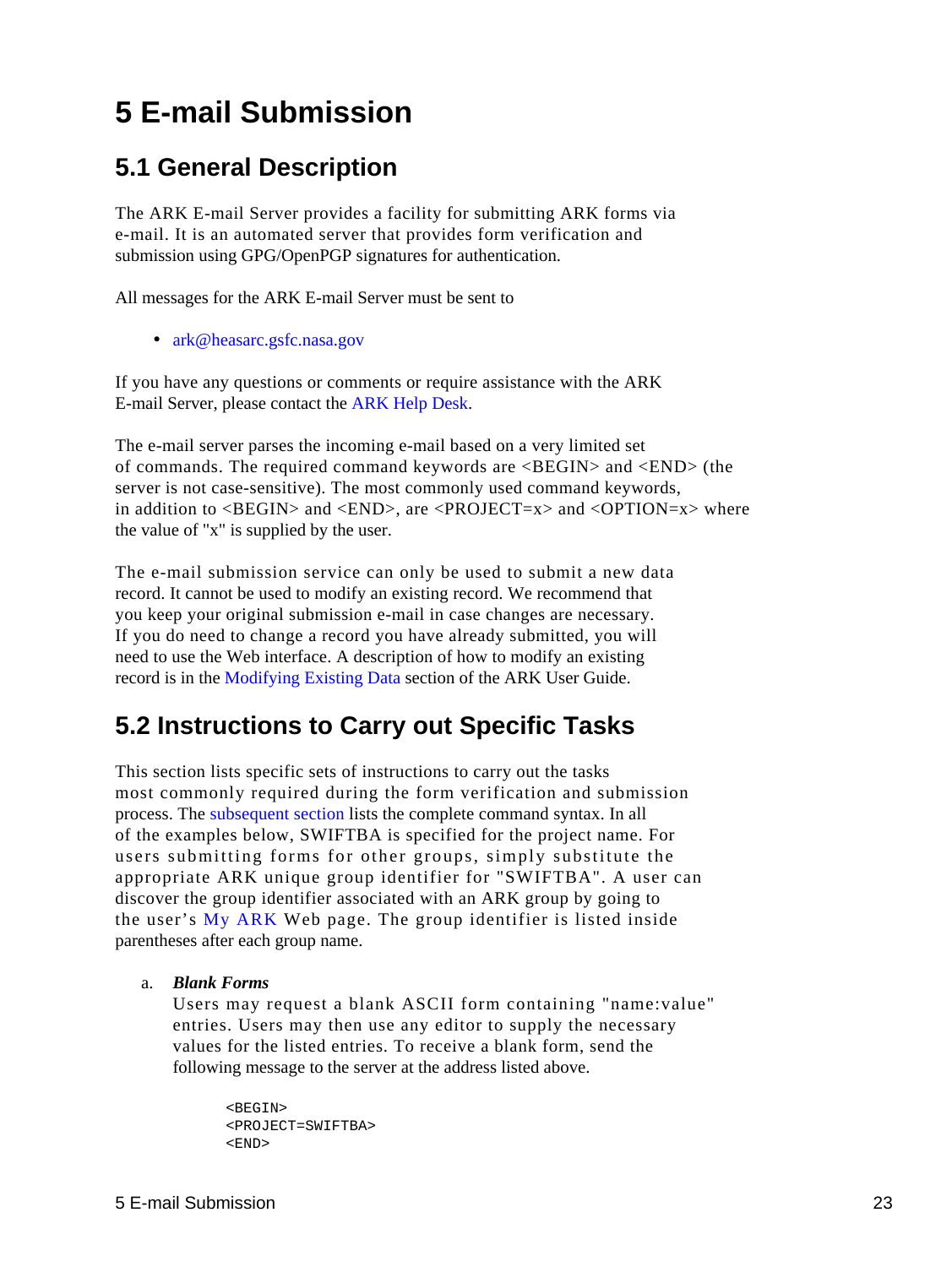#### *Form Documentation* b.

Users may request an ASCII text file containing short descriptions of all of the fields in the form. To obtain this document, send the following message to the server.

```
 <BEGIN>
 <PROJECT=SWIFTBA>
 <OPTION=HELP>
 <END>
```
#### *Form Verification* c.

After the user enters all of the necessary values into the form, s/he can e-mail this file to the server for verification. Verification will identify required fields with missing values and incorrect values (declinations larger than 90 degrees, for example). The form will be sent back to the user indicating any errors detected. All error messages are preceded with a ^ to make it easier for users to search for them. To verify the form, e-mail the completed form to the server. The following commands should be at the top of the form.

```
<BEGIN>
 <PROJECT=SWIFTBA>
 <OPTION=VERIFY>
```
The "name:value" entries must then be listed, followed by an <END> tag. The order of the entries is not important and omitted names will be treated as blank.

#### *Form Submission* d.

Once the user has verified the form, corrected any errors, and is pleased with the results, the user should submit the form to the ARK database. The user should use the SUBMIT option. The SUBMIT option will perform a final verification (as a safety check). If no errors are found, the form will be e-mailed to the appropriate database address for that project. If errors were detected, the form is returned with the errors flagged. To submit, insert the following lines at the top of the completed form, sign the e-mail using GPG or OpenPGP and send the result to the server.

```
 <BEGIN>
 <PROJECT=SWIFTBA>
 <OPTION=SUBMIT>
```
### <span id="page-25-0"></span>**5.3 ARK E-mail Server Syntax**

The server uses a simple syntax of keywords and name-value pairs. Below is a description of the ARK server keywords.

*<BEGIN>*

Beginning of message. The remainder of the mail message is processed until <END> is found or end of mail message file is reached. This keyword is always required.

*<PROJECT=name>*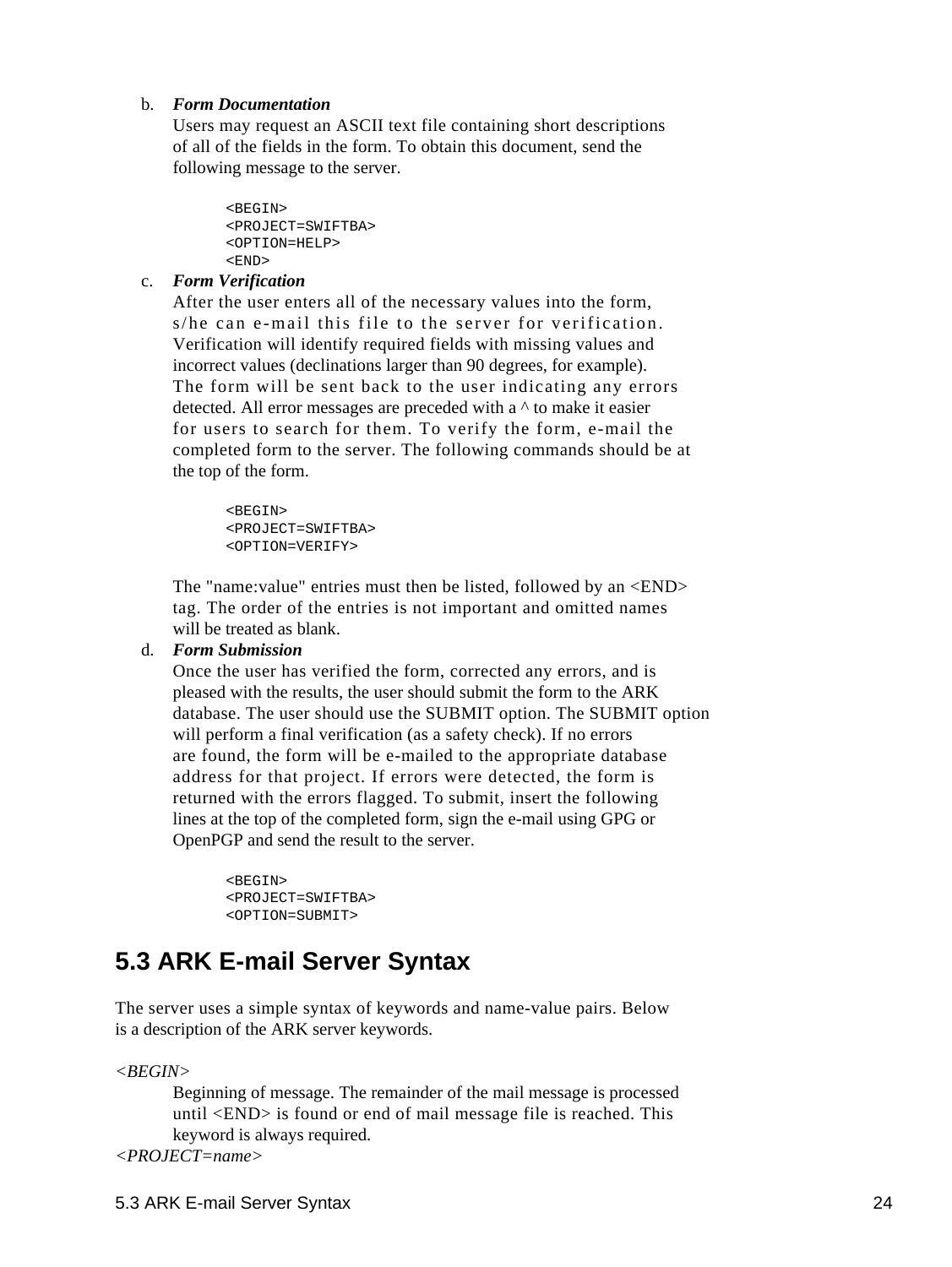Specifies the project name. If this is the only line in the mail message, an empty form for the specified project will be returned. Otherwise, the contents of the mail message will be processed as the actual form.

#### *<OPTION=keyword>*

Specifies the option. Valid option keywords are HELP, SUBMIT, and VERIFY. HELP option will return the help documentation for the specified project, SUBMIT option will verify and submit the specified form, and VERIFY option will verify the specified form. VERIFY option is the default.

#### *<REPLY=keyword>*

Specifies whether the return message from the ARK e-mail server should be signed, encrypted, and the method for doing so. Valid REPLY option keywords are CLEAR\_TEXT, ARMOR\_SIGN, ARMOR\_SIGN\_ENCRYPT, MIME\_SIGN, and MIME\_SIGN\_ENCRYPT. The default is MIME\_SIGN which causes the return e-mail to have a MIME type of multipart/signed according to the Internet standard RFC 3156. The ARMOR\_\* options use the classic PGP ASCII methods for signing/encrypting. The \* ENCRYPT methods will not work unless the user's key has been verified and signed by a member of the ARK team or the user's key is trusted according to the ARK GPG/OpenPGP Web of Trust. Because of this, please do not use the \*\_ENCRYPT methods unless you absolutely need complete privacy.

#### *<ECHO=ON|OFF>*

Specifies the echo mode. If ON is specified, both user input and processed results are returned. Otherwise, only the processed results are returned. OFF is the default.

#### *<COMMENT=any text>*

Allows the user to specify any comments for their own use. It is useful for tracking multiple versions of a form. Comment fields are ignored by the verification system.

#### *<COVER>*

Specifies the beginning of the cover portion of the form. Subsequent lines are processed as the cover.

#### *<TARGET>*

Specifies the beginning of the target portion of the form. Subsequent lines are processed as the target. Multiple targets may be specified by beginning each target with this keyword.

#### *<END>*

End of message. The remainder of the mail message, if any, is ignored. This keyword is always required.

## <span id="page-26-0"></span>**5.4 ARK Authentication Using GPG/OpenPGP Signatures**

In order to submit a form using the ARK E-mail Server, you need to attach a digital signature to your e-mail. A digital signature is an electronic signature that is used to authenticate the identity of the sender of the e-mail and to ensure that the original content of the message that has been sent is unchanged when it is received. A digital signature can be used with any kind of e-mail, whether it is encrypted or not. The ARK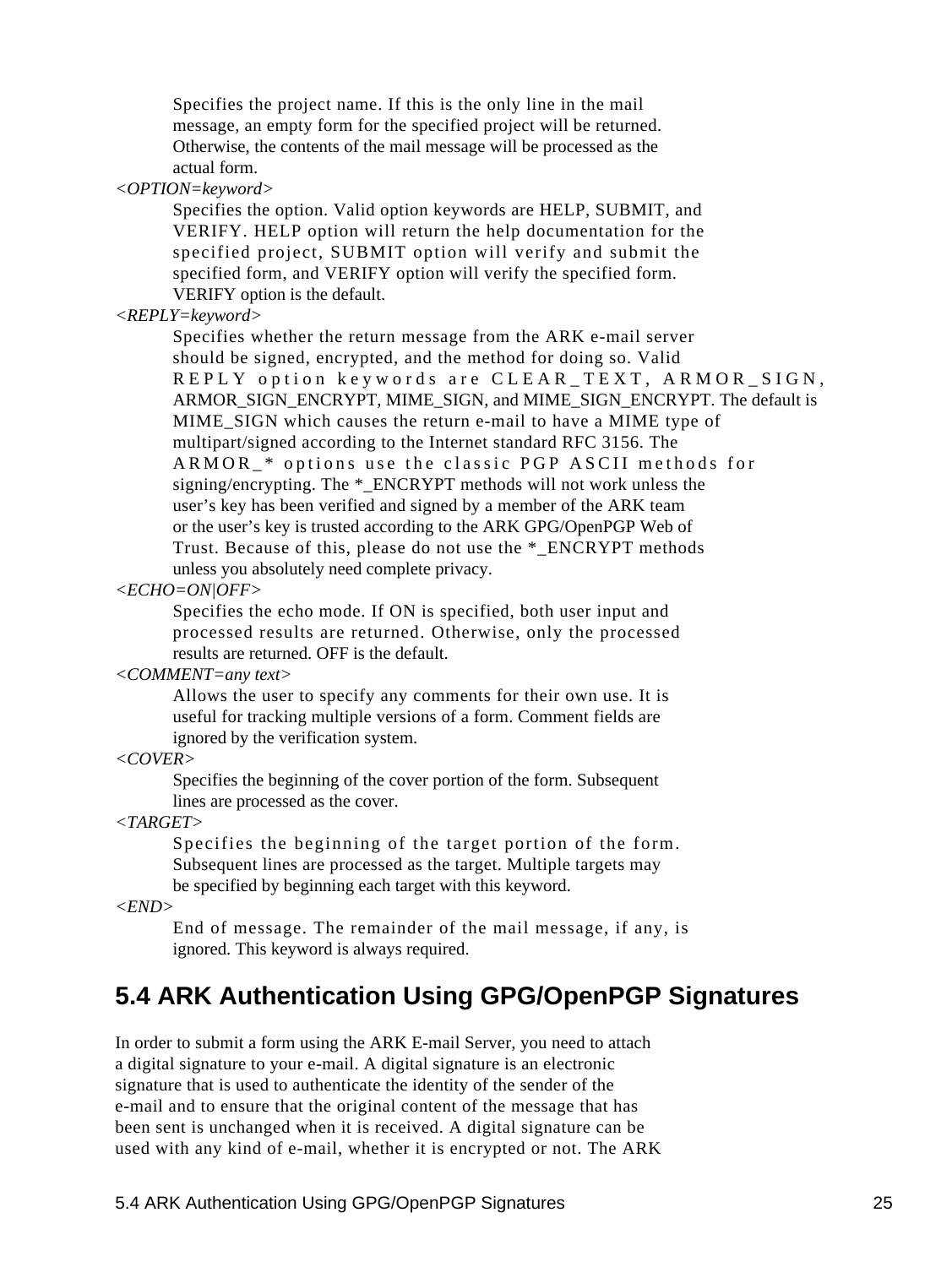team recommends GPG (GNU [Privacy Guard, also know](http://www.gnupg.org/)n as GnuPG), which is Free Software. PGP 6.5.x and higher have also been successfully tested. Older versions of PGP may not fully work since they are not compliant with the OpenPGP architecture. For example, PGP 2.6.2's ASCII "clearsign" signature method ("pqp  $-sat$ ") is known to work, but its public key encryption does not work with the ARK E-mail Server.

Detailed information on how to get started with GPG can be found at

- GPG Installation Instructions for Windows, Mac OS X, and Linux
- [GPG How-To](http://www.gnupg.org/documentation/howtos.html)
- [GPG User Guide](http://www.gnupg.org/documentation/guides.html)
- [GPG FAQs](http://www.gnupg.org/documentation/faqs.html)

Users should familiarize themselves with the GPG documentation before starting. If you haven't used GPG before, you'll first need to generate your public and secret keys, your revocation certificate, and upload your public key to one of the public keyservers such as subkeys.pgp.net or pgp.mit.edu. On many Unix-compatible systems the following steps apply:

1. Create the  $\sim$ /.gnupg directory. If you have ever run the gpg command before, this step may be unnecessary.

gpg

2. Generate your public and secret keys.

gpg --gen-key

When you enter this command, GPG will ask a series of questions. For those that have a default, select the default by simply pressing Return. Our recommended responses are indicated in italics.

```
Please select what kind of key you want:
   (1) DSA and ElGamal (default)
    (2) DSA (sign only)
   (5) RSA (sign only)
Your selection? 1
DSA keypair will have 1024 bits.
About to generate a new ELG-E keypair.
               minimum keysize is 768 bits
               default keysize is 1024 bits
    highest suggested keysize is 2048 bits
What keysize do you want? (1024)
Requested keysize is 1024 bits
Please specify how long the key should be valid.
         0 = key does not expire
       <n> = key expires in n days
       <n>w = key expires in n weeks
       <n>m = key expires in n months
       <n>y = key expires in n years
Key is valid for? 0
Key does not expire at all
Is this correct (y/n)? y
```
You need a User-ID to identify your key; the software constructs the user id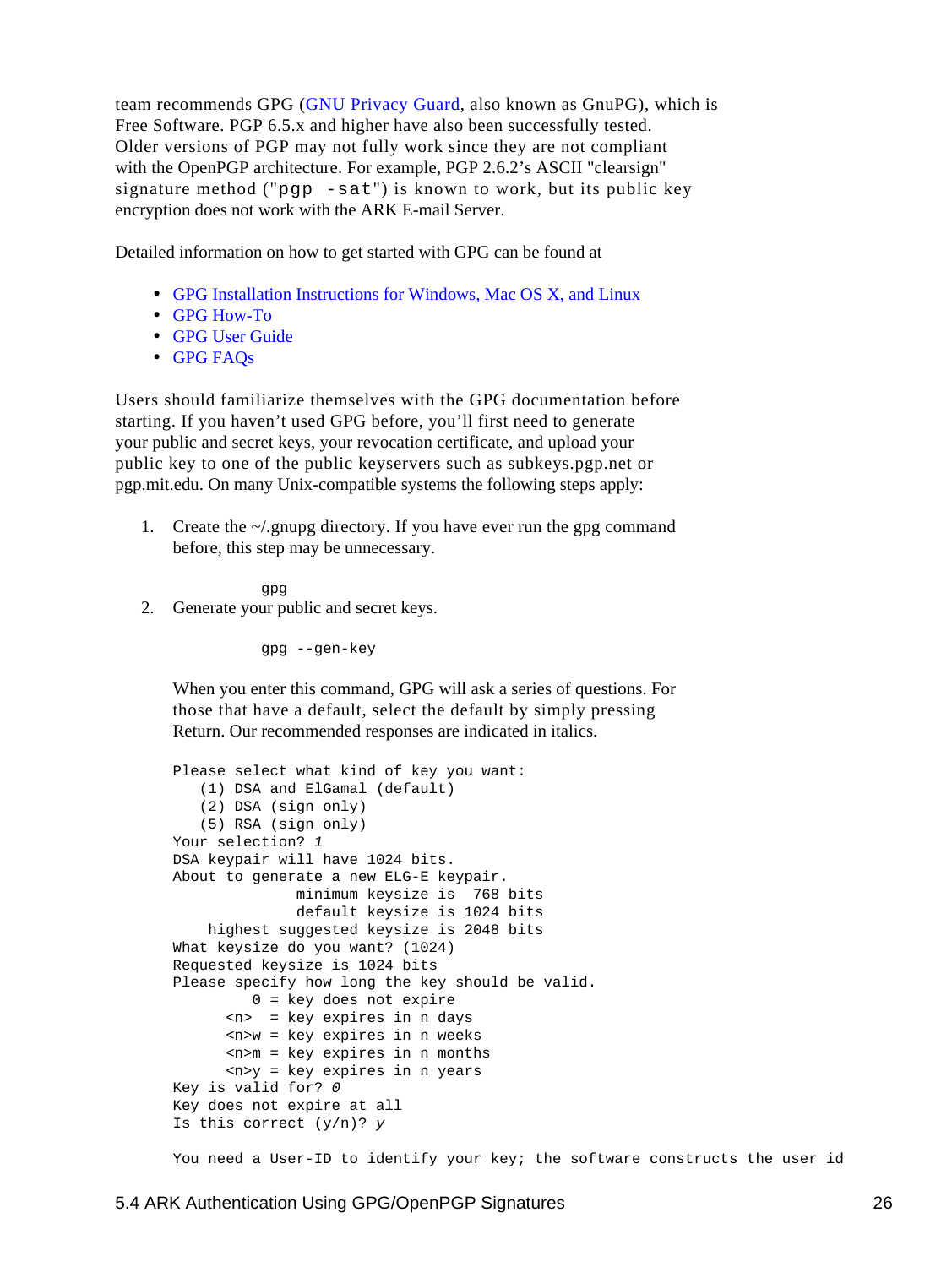from Real Name, Comment and Email Address in this form: "Heinrich Heine (Der Dichter) <heinrichh@duesseldorf.de>" Real name: Your Name Here Email address: your@email.address Comment: You selected this USER-ID: "Your Name Here <your@email.address>" Change (N)ame,  $(C)$ omment,  $(E)$ mail or  $(0)$ kay/ $(Q)$ uit? O You need a Passphrase to protect your secret key. Enter passphrase: enter your passphrase here Repeat passphrase: enter your passphrase again We need to generate a lot of random bytes. It is a good idea to perform some other action (type on the keyboard, move the mouse, utilize the disks) during the prime generation; this gives the random number generator a better chance to gain enough entropy. +++++... At this stage, type random characters on the keyboard public and secret key created and signed. key marked as ultimately trusted. pub 1024D/B5BDF007 2004-06-28 Your Name Here <your@email.address> Key fingerprint = 1234 5678 9ABC DEF0 1234 5678 9ABC DEF0 1234 5678 sub 1024g/DB544C9B 2004-06-28 Copy the 50-character string of hexadecimal digits and spaces from 3.

the output of gpg that follows "Key fingerprint  $=$ " and then paste it into the "GPG/OpenPGP Key Fingerprint" field of your ARK user profile and submit. Now, whenever you send a signed e-mail to the ARK E-mail Server, ARK will be able to associate your digital signature with your ARK account.

If you have an existing key and need to retrieve the fingerprint of your key for adding to your ARK user profile, run the following command:

gpg --fingerprint \$LOGNAME

If you have multiple keys associated with your login name or if you are using a non-Unix platform, you may need to enter the complete e-mail address you specified when you generated your key in place of *\$LOGNAME*.

4. Now, upload your public key to a public keyserver, such as subkeys.pgp.net or pgp.mit.edu:

 gpg --keyserver subkeys.pgp.net --send-keys \$LOGNAME Although at this point everything should be in place to allow you to 5. submit data to ARK via e-mail, we recommend that you generate a revocation certificate. If you ever forget your passphrase or lose your secret key, this will allow you to revoke your public key and start over by generating a new one.

gpg --gen-revoke \$LOGNAME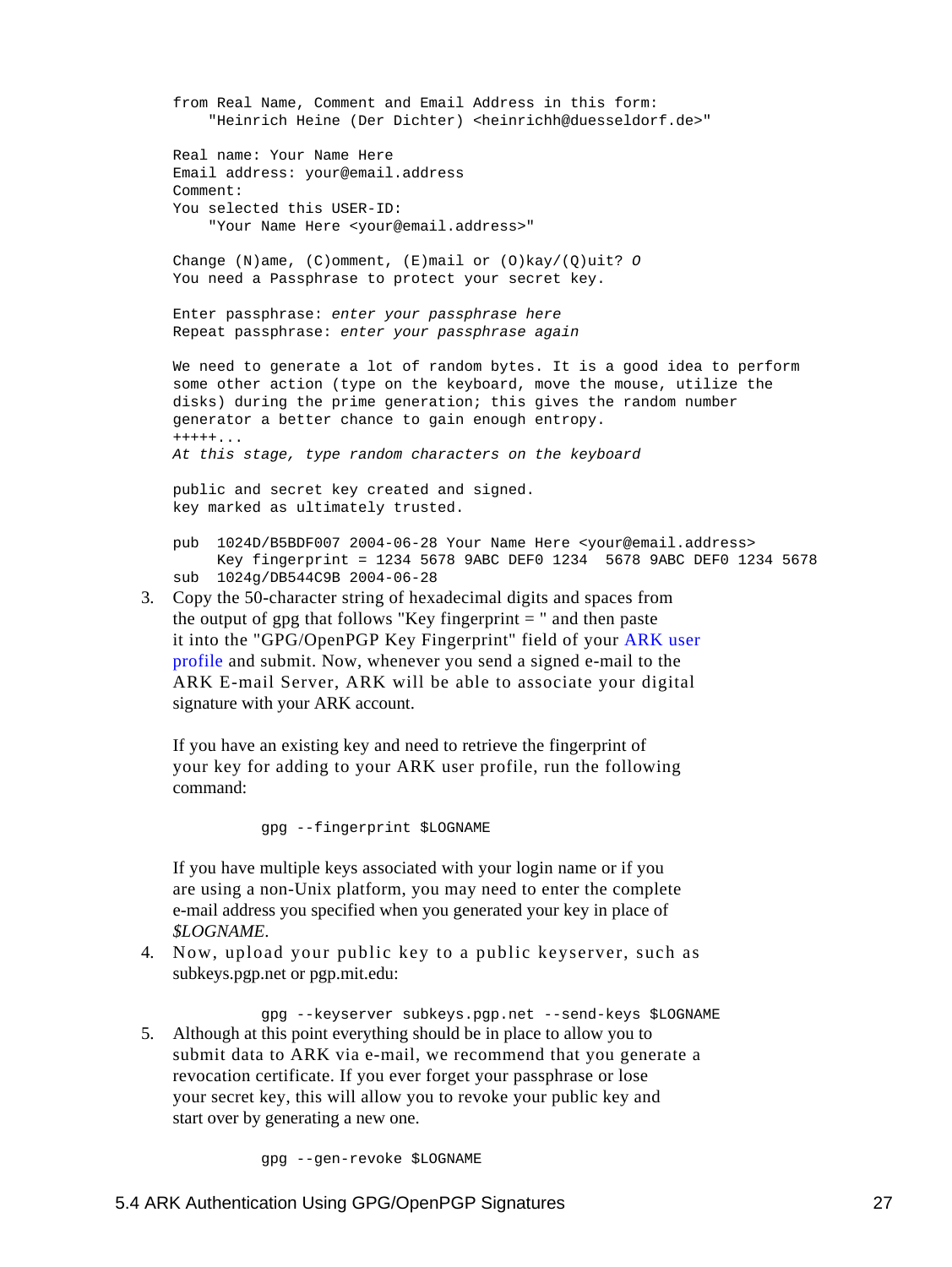After you enter that command, you will be asked several questions. The procedure for generating a revocation certificate is as follows:

```
sec 1024D/12345ABC 2004-06-28 Your Name Here <your@email.address>
Create a revocation certificate for this key? y
Please select the reason for the revocation:
   0 = No reason specified
   1 = Key has been compromised
   2 = Key is superseded
   3 = Key is no longer used
  Q = Cancel
(Probably you want to select 1 here)
Your decision? 0
Enter an optional description; end it with an empty line:
>just press Return
Reason for revocation: No reason specified
(No description given)
Is this okay? y
You need a passphrase to unlock the secret key for
user: "Your Name Here <your@email.address>"
1024-bit DSA key, ID 12345ABC, created 2004-06-28
Enter passphrase: enter your passphrase here
ASCII armored output forced.
Revocation certificate created.
Please move it to a medium which you can hide away; if Mallory gets
access to this certificate he can use it to make your key unusable.
It is smart to print this certificate and store it away, just in case
your media become unreadable. But have some caution: The print system of
your machine might store the data and make it available to others!
```
Print the key block and/or store it in a text file, but keep it secret, keep it safe. Consult the GPG documentation for instructions on how to use the revocation certificate to revoke your public key should the need arise.

### <span id="page-29-0"></span>**5.5 ARK E-mail Server Public Key**

Users interested in encrypting messages to the ARK E-mail Server or verifying the digital signatures of the responses from the ARK E-mail Server can obtain the ARK E-mail Server's GPG/OpenPGP public key in either of the two following ways:

• You can retrieve it from most GPG/OpenPGP public keyservers (e.g., subkeys.pgp.net or pgp.mit.edu):

gpg --keyserver subkeys.pgp.net --recv-keys B60CA966

• You can download it from the HEASARC directly and import it into your public keyring:

```
gpg --import ark-public-key.txt
```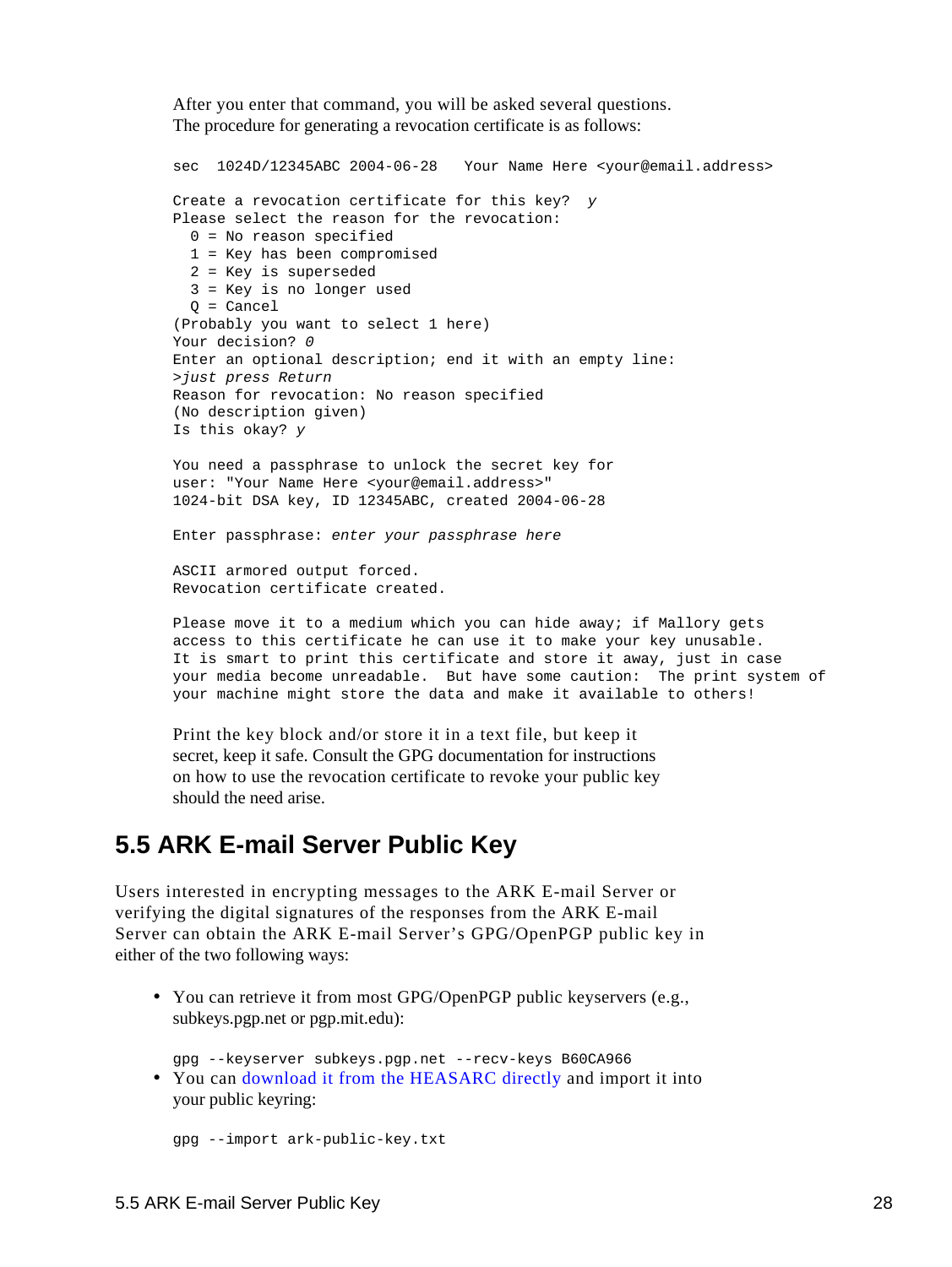After the ARK public key has been added to your public keyring, you should verify the fingerprint of the public key using the following command:

gpg --fingerprint ark@heasarc.gsfc.nasa.gov

Here is the fingerprint of the ARK public key:

4B15 6DEA BDCE E2F6 F718 943F 268B 6246 B60C A966

After verifying the fingerprint, you should sign it locally:

gpg --lsign-key ark@heasarc.gsfc.nasa.gov

You now have the ability to send encrypted e-mails to the ARK E-mail Server. However, as noted above, your public key will not be trusted and decryption will fail unless your public key has been verified and signed by a member of the ARK team (contact the ARK Help Desk). Alternatively, if your public key has already been signed by a large number of people, it may be possible your key is trusted automatically according to the ARK GPG/OpenPGP "Web of Trust." In any case, encryption is not recommended for usage with the ARK E-mail Server unless one absolutely needs complete privacy.

#### <span id="page-30-0"></span>**5.6 Using GPG with Specific Mail User Agents**

#### **5.6.1 Using Mutt for E-mail Submission**

If the Mutt Compose menu (i.e. the screen from which you press 'y' to send a message) has a 'PGP:' line your local mutt has already been configured for PGP signing and encrypting.

If this is not the case, find the 'gpg.rc' file installed alongside the Mutt documentation on your system. For example:

/usr/share/doc/mutt-1.2.5.1/gpg.rc /usr/doc/mutt/samples/gpg.rc

and add a line to your ~/.muttrc to source this file:

source /usr/share/doc/mutt-1.2.5.1/gpg.rc

Alternatively, the contents of this file can be appended to your  $\sim$ /.muttrc file.

Now, from the Compose menu, press 'p' then 's' to sign your mail message before sending to the ARK E-mail Server. To sign all your mail, insert the following line in your .muttrc:

pgp\_autosign = yes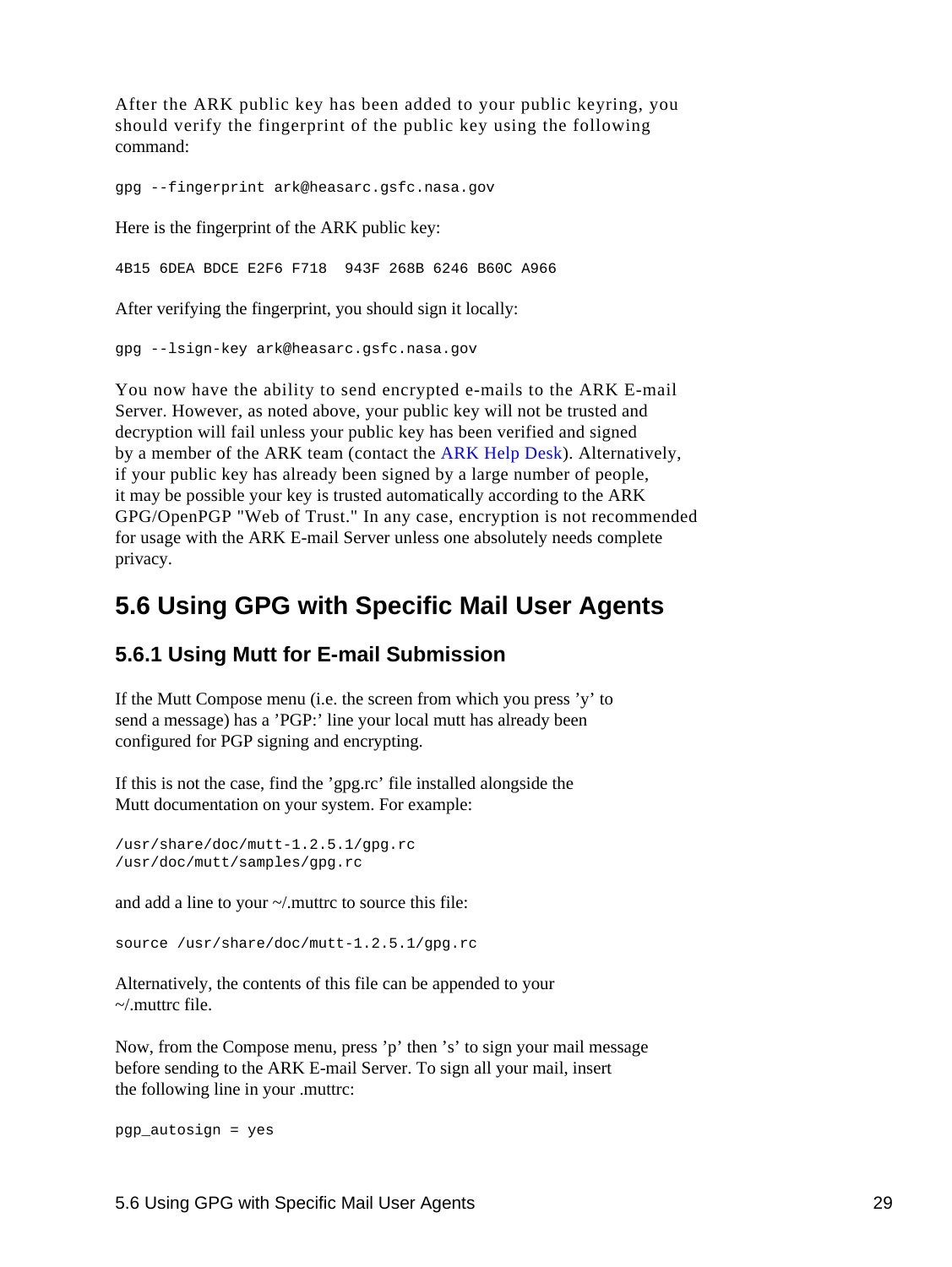#### **5.6.2 Using Pine for E-mail Submission**

When you send a message (Control-X from the COMPOSE MESSAGE screen) if the 'Send message' prompt in Pine, looks like this:

```
Send message (unfiltered)?
```
Press control-N to cycle through the available filters. If you see gpg-sign, Pine is already configured to sign messages.

If this is not the case, execute the following from the command line:

```
pinegpg-install
```
This script will modify your .pinerc to add gpg-sign support.

If, however, this script is unavailable, modify your ~/.pinerc to contain lines similar to the following:

```
# This variable takes a list of programs that message text is piped into
# after MIME decoding, prior to display.
display-filters=_LEADING("-----BEGIN PGP MESSAGE-----")_ /usr/bin/gpg-check,
          _LEADING("-----BEGIN PGP SIGNED MESSAGE-----")_ /usr/bin/gpg-check
# This defines a program that message text is piped into before MIME
# encoding, prior to sending
sending-filters=/usr/bin/gpg-sign,
         /usr/bin/gpg-encrypt _RECIPIENTS_ your@email.address,
         /usr/bin/gpg-sign+encrypt _RECIPIENTS_ your@email.address
```
After restarting pine, sign a message to the ARK E-mail Server by pressing control-N at the 'Send message (unfiltered)?' prompt until gpg-sign appears, and then pressing 'y'.

To make gpg-sign the default filter option, select compose-send-offers-first-filter from the Setup/Config menu.

#### **5.6.3 Using Apple Mail for E-mail Submission**

To use the Mail program that is installed with Mac OS X, the GPGMail [plugin mu](http://www.sente.ch/software/GPGMail/#Download)st be installed.

Check the "PGP Signed" checkbox to sign a message to the ARK E-mail Server.